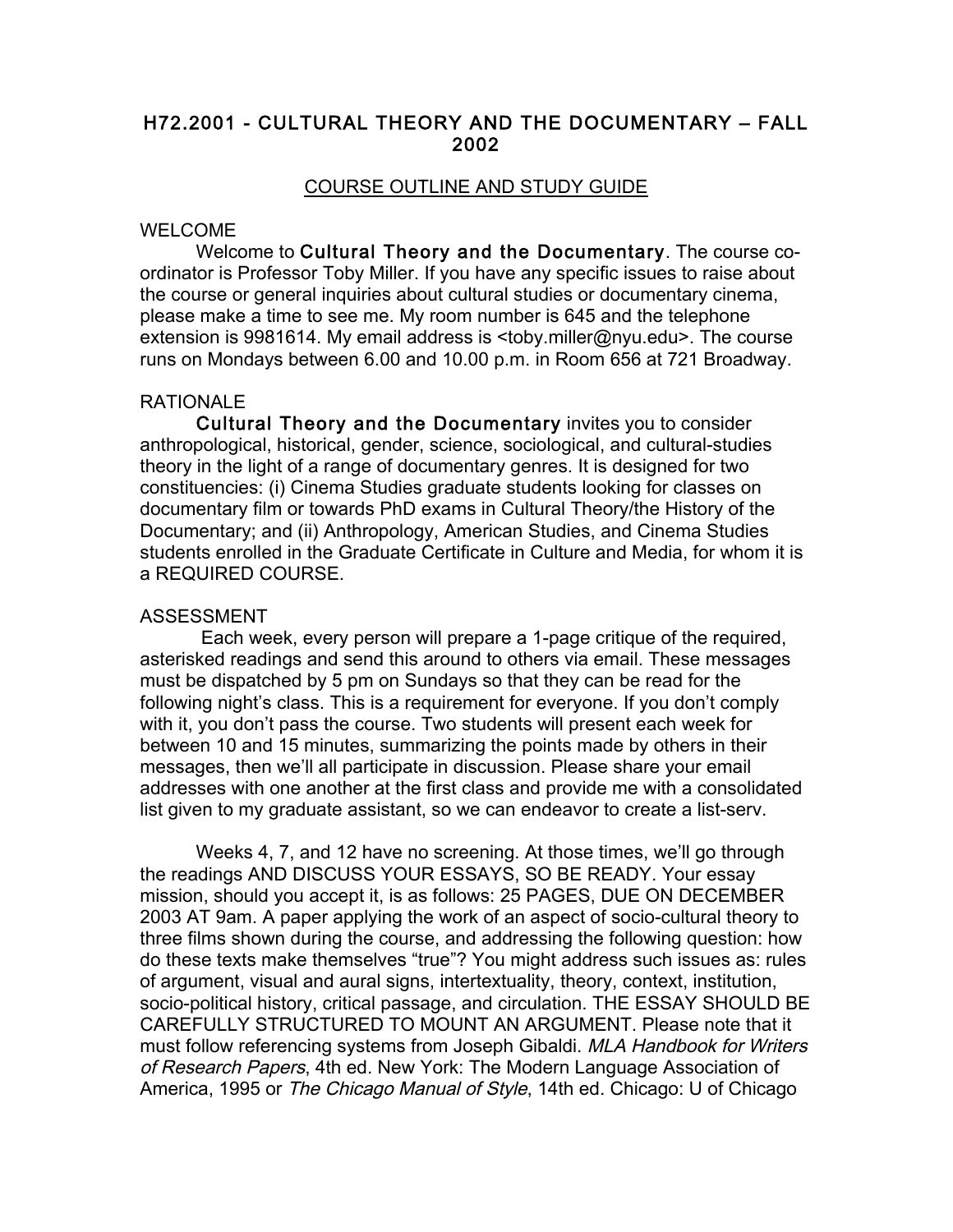P, 1993. You may wish to consult Wayne C. Booth, Gregory G. Colomb, and Joseph M. Williams. The Craft of Research. Chicago: U of Chicago P, 1995.

I DON'T LIKE GIVING INCOMPLETES. INCOMPLETES ARE NOT GOOD THINGS—THEY JEOPARDIZE YOUR FUNDING, STATURE, DEGREE QUALITY, AND EFFICIENCY. IF YOU ARE HAVING TROUBLE MEETING DEADLINES, SPEAK TO ME AS SOON AS POSSIBLE. ASSUME THE ESSAY IS DUE ON 2 DECEMBER 2002 AND PLAN ACCORDINGLY—THAT WAY ALL WILL BE SWEET EVEN IF A NEUROTIC CAT EATS YOUR WORK AT WHAT APPEARS TO BE THE LAST MINUTE.

## TEXTBOOKS AND READINGS

The prescribed textbooks are Toby Miller. Technologies of Truth: Cultural Citizenship and the Popular Media (Minneapolis: U of Minnesota P, 1998), Bruno Latour. We Have Never Been Modern. Trans. Catherine Porter. (Cambridge, Mass: Harvard UP, 1993), Néstor García Canclini. Hybrid Cultures: Strategies for Entering and Leaving Modernity. Trans. Christopher L. Chiappari and Silvia L. López. (Minneapolis: U of Minnesota P, 1995), and Toby Miller and Alec McHoul. Popular Culture & Everyday Life (London: Sage, 1998). These are the key readings and asterisks identify which sections you should read each week. Other materials are listed to assist you with research on specific topics or films.

# Week One:

### Screening:

Trobriand Cricket: An Ingenious Response to Colonialism (Jerry Leach, 1976 - 54 mins.), Joe Leahy's Neighbours (Robin Anderson and Bob Connelly, 1988 - 90 mins.), Moodeitj Yorgas (Tracey Moffatt, 1988 - 22 mins.)

- E. Adamowicz. "Ethnology, Ethnographic Film and Surrealism." Anthropology Today 9, no. 1 (1993): 21.
- S. Aitken and L. Zonn, eds. Place, Power, Situation, and Spectacle: A Geography of Film. Totowa: Rowan and Littlefield, 1994.
- Jan Baetens. "Visual Anthropology, Semiotics, and Cultural Studies: A Difficult 'ménage à trois'." Semiotica 116, nos. 2-4 (1997): 361-72.
- Marcus Banks. "Television and Anthropology: An Unhappy Marriage?" Visual Anthropology 7, no. 1 (1994): 21-45.
- and Howard Morphy, eds. Rethinking Visual Anthropology. New Haven: Yale UP, 1997.
- Gregory Bateson. Steps to an Ecology of Mind. New York: Ballentine, 1985. 107- 27, 147-52.
- John Corner and Kay Richardson. "Documentary Meanings and the Discourse of Interpretation." Documentary and the Mass Media. Ed. John Corner. London: Edward Arnold, 1986. 141-60.
- David Howard Day. A Treasure Hard to Attain: Images of Archaeology in Popular Film with a Filmography. Lanham: Scarecrow P, 1997.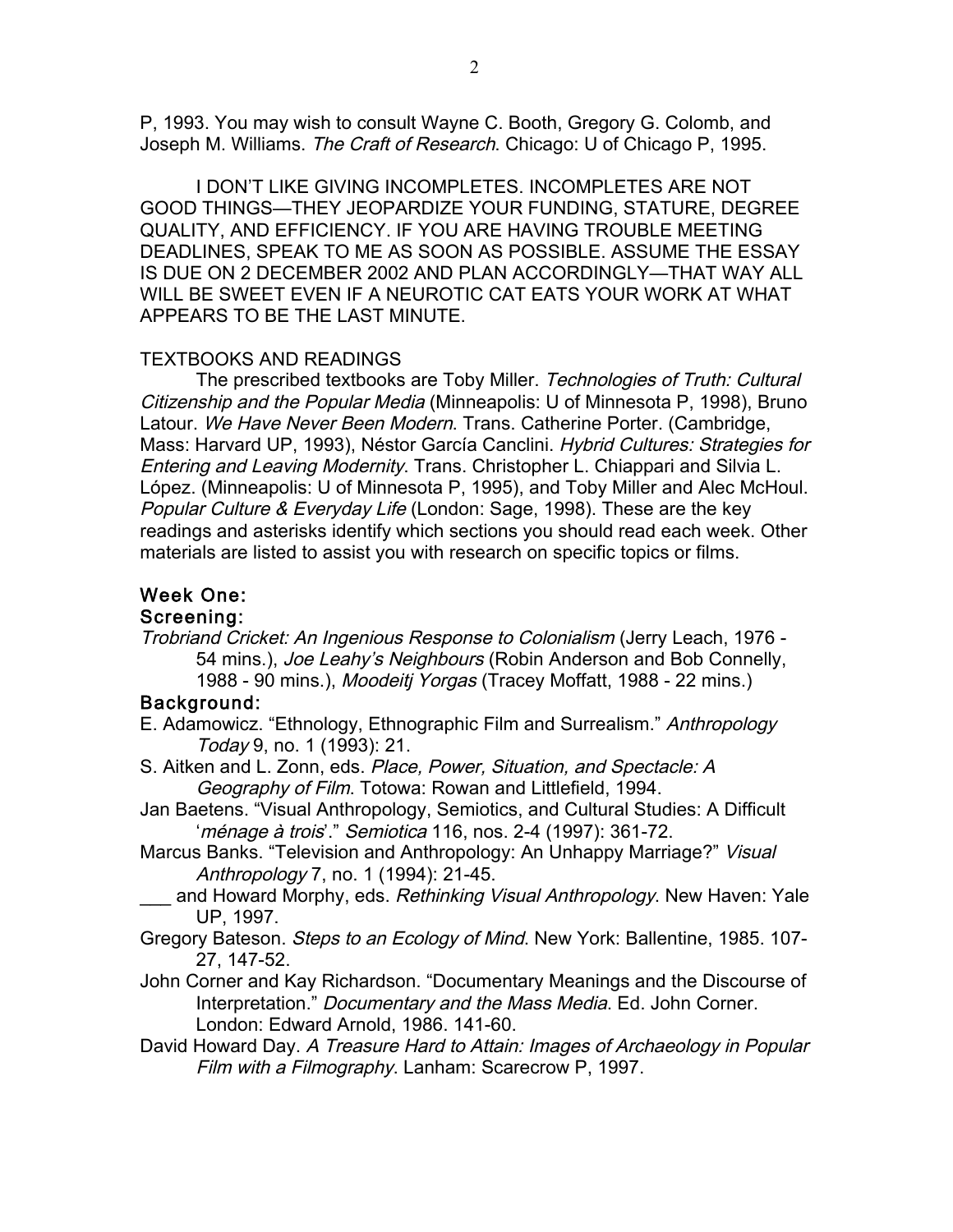- "The Documentary: Strangely Compelling." Media International Australia no. 82 (November 1996): 4-75.
- Jack C. Ellis. The Documentary Idea: A Critical History of English-Language Documentary Film and Video. Englewood Cliffs: Prentice Hall, 1989.

"Ethnographic Film." Cambridge Anthropology (1977).

- Faye Ginsburg. "Institutionalizing the Unruly: Charting a Future for Visual Anthropology." Ethnos 63, no. 2 (1998): 173-201.
- Edward Hutchins. Culture and Influence: A Trobriand Case Study. Cambridge, Mass.: Harvard UP, 1980.
- "Issues in Documentary." Journal of Film and Video 46, no. 1 (1994): 3-60.
- Christina Kennedy and Christopher Lukinbeal. "Towards a Holistic Approach to Geographic Research on Film." Progress in Human Geography 21, no. 1 (1997): 33-50.
- Edmund Leach. Review in Royal Anthropological Institute Newsletter (1975).
- Jerry W. Leach. "Structure and Message in Trobriand Cricket." Anthropological Filmmaking. Ed. Jack R. Rollwagen. Chur: Harwood Academic, 1988. 237-51.
- Peter Loizos. Innovation in Ethnographic Film: From Innocence to Self-Consciousness, 1955-1985. Chicago: U of Chicago P, 1993. 36-44.
- Margaret Mead. "Photography in Field Research." Personal Character and Cultural Milieu. Ed. D. G. Haring. Syracuse: Syracuse UP, 1956. 78-105.
- Rosalind C. Morris. "Anthropology in the Body Shop: Lords of the Garden, Cannibalism, and the Consuming Desires of Televisual Anthropology." American Anthropologist 98, no. 1 (1996): 137-50.
- \_\_\_. New Worlds from Fragments: Film, Ethnography, and the Representation of Northwest Coast Cultures. Boulder: Westview P, 1994.
- Sally Ann Ness. "Understanding Cultural Performance: Trobriand Cricket." The Drama Review 32, no. 4 (1988): 135-47.
- Bill Nichols. Blurred Boundaries: Questions of Meaning in Contemporary Culture. Bloomington: Indiana UP, 1994.
- \_\_\_. Ideology and the Image: Social Representation in the Cinema and Other Media. Bloomington: Indiana UP, 1981. 170-207.
- "Reality Bytes: Approaches to Documentary." Continuum 11, no. 1 (1997).
- Michael Renov. "Introduction: The Truth About Non-Fiction." Theorizing Documentary. Ed. Michael Renov. New York: Routledge, 1993. 1-11.
- Martin Roberts. "The Self in the Other: Ethnographic Film, Surrealism, Politics." Visual Anthropology 8, no. 1 (1996): 79-94.
- William Rothman. *Documentary Film Classics*. New York: Cambridge UP, 1997.
- Alan Rosenthal, ed. New Challenges for Documentary. Berkeley: U of California P, 1988. 11-121.
- "Special Issue on Documentary." Quarterly Review of Film Studies 7, no. 1 (1982).
- Robert Stam. Subversive Pleasures: Bakhtin, Cultural Criticism, and Film. Baltimore: The Johns Hopkins UP, 1989. 157-86.
- S. J. Tambiah. "A Performative Approach to Ritual." Proceedings of the British Academy 65 (1979): 113-69.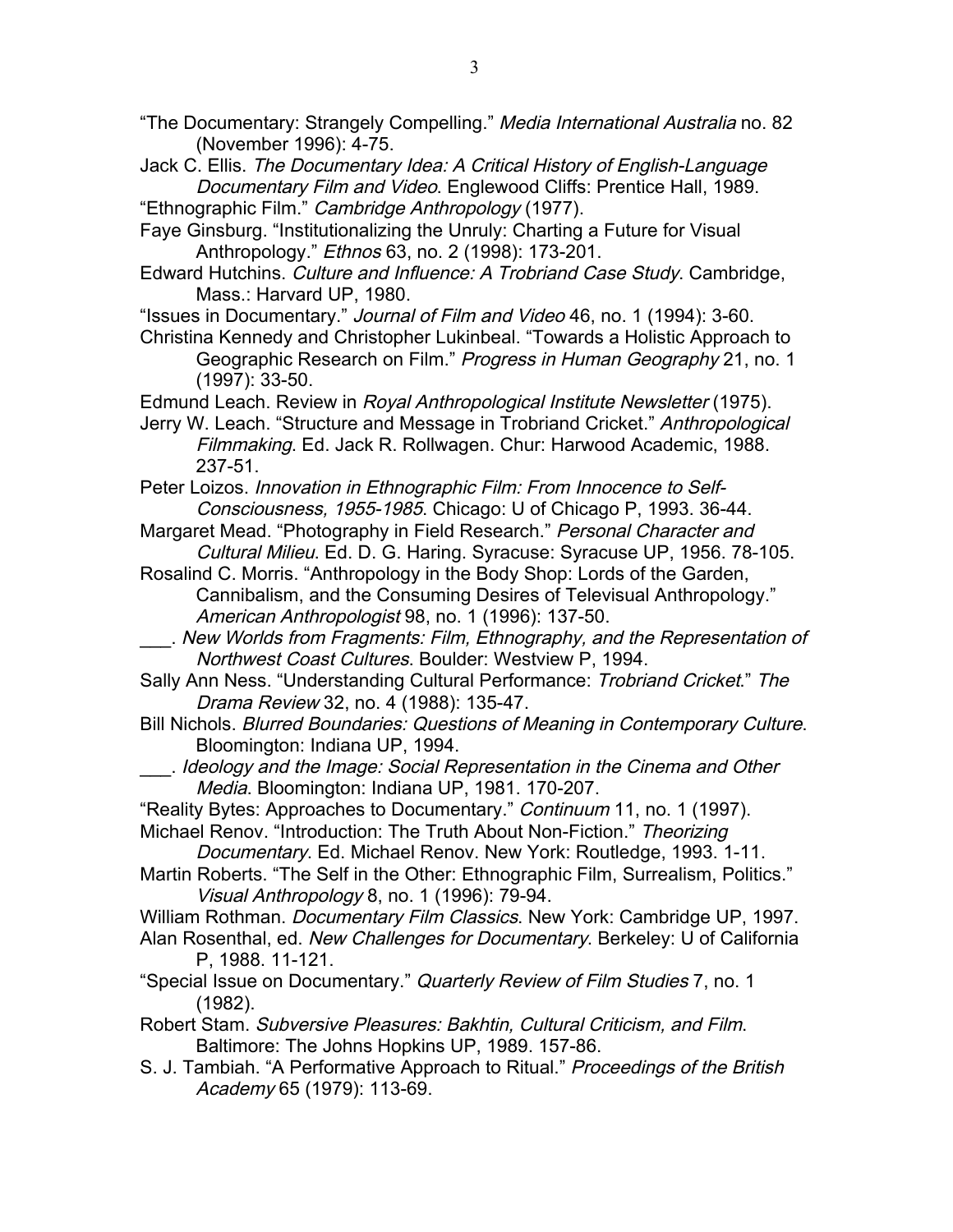Michael Taussig. Mimesis and Alterity: A Particular History of the Senses. New York: Routledge, 1993.

- Charles Warren, ed. Beyond Document: Essays on Nonfiction Film. Middletown: Wesleyan UP, 1996.
- Annette B. Weiner. "Epistemology and Ethnographic Reality: A Trobriand Island Case Study." American Anthropologist 80 (1978): 752-57.

. Inalienable Possessions: The Paradox of Keeping-While-Giving. Berkeley: U of California P, 1992. 26-28, 70-77, 92-94, 132-37.

**EXEC**. "Trobriand Cricket: An Ingenious Response to Colonialism." American Anthropologist 79, no. 2 (1977): 506-07.

... "Trobrianders on Camera and Off: The Film That Did not Get Made." Visual Anthropology Review 8, no. 1 (1992): 103-06.

L. Zonn, ed. Place Images in Media. Totowa: Rowan and Litchfield, 1990. Greg Acciaoli. "Innocence Lost: Evaluating an Experimental Era in Ethnographic

Film." Australian Journal of Anthropology 8, no. 2 (1997): 210-26.

Canberra Anthropology 17, no. 2 (1994): 73-102.

Paolo Chiozzi. "Reflections on Ethnographic Film with a General Bibliography." Trans. Denise Dresner. Visual Anthropology 2, no. 1 (1989): 1-84.

James Clifford and George Marcus, eds. Writing Culture: The Poetics and Politics of Ethnography. Berkeley: U of California P, 1986.

- E. Edwards, ed. Anthropology and Photography 1860-1920. New Haven: Yale UP, 1992.
- Dirk Eitzen. "When is a Documentary?: Documentary as a Mode of Reception." Cinema Journal 35, no. 1 (1995): 81-102.
- Robert Boonzajer Flaes, ed. Eyes Across the Water. Amsterdam: Het Spinhuis, 1989.
- Bob Connolly. "Reply to James Roy MacBean and Jay Ruby." Visual Anthropology Review 12, no. 1 (1996): 98-101.
- Faye Ginsburg. "Notes on British Tele-Anthropology." Visual Anthropology Review 8, no. 1 (1992): 97-125.
- Roger Keesing et al. "Exotic Readings of Cultural Texts." Current Anthropology 30, no. 4 (1989): 459-79.
- Claude Lévi-Strauss. The Savage Mind. London: Weidenfeld and Nicholson, 1966.

Structural Anthropology. New York: Doubleday, 1967.

Rachael Low. Films of Comment and Persuasion of the 1930s. London: George Allen and Unwin, 1979. 60-89.

Nancy Lutkehaus. "In Dialogue: Interview with Filmmaker Bob Connolly." Visual Anthropology Review 10, no. 2 (1994): 71-75.

- James Roy MacBean. "Degrees of Otherness: A Close Reading of First Contact. Joe Leahy's Neighbors and Black Harvest." Visual Anthropology Review 10, no. 2 (1994): 55-70.
- \_\_\_. "Ongoing Contact: A Reply to Jay Ruby by James Roy MacBean." Visual Anthropology Review 11, no. 2 (1995): 114-16.
- Lenore Manderson. "The Laws of a Footfall: Anthropology and the Politics of Knowledge." Meanjin 49, no. 2 (1990): 340-52.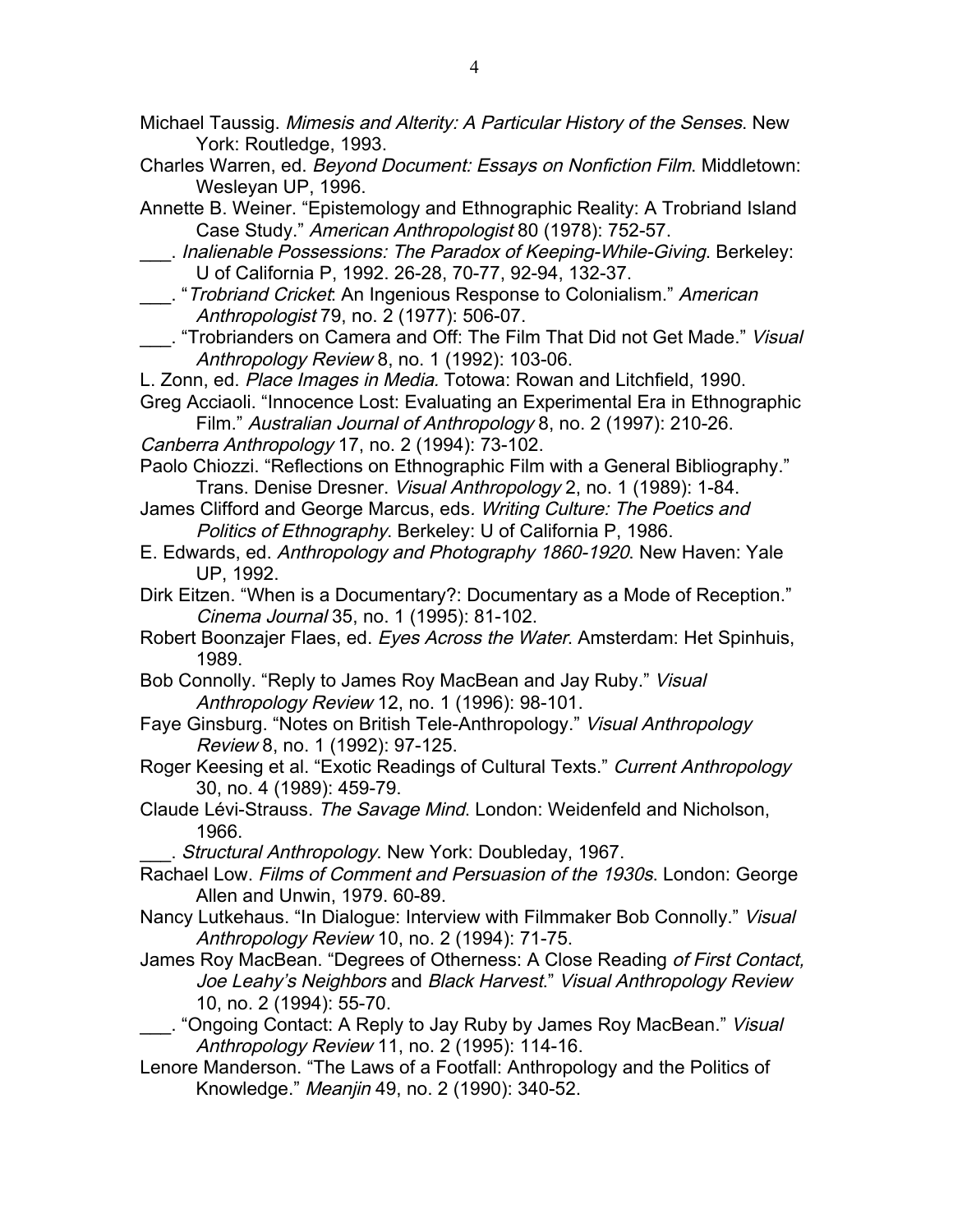Don Marks. "Ethnography and Ethnographic Film: From Flaherty to Asch and After." American Anthropologist 97, no. 2 (1995): 339-47.

- Margaret Mead. "Anthropology and the Camera." A Handbook of Method in Cultural Anthropology. Ed. R. Narroll and N. Cohen. New York: Columbia UP, 1973. 246-65.
- Trinh T. Minh-ha. "The Totalizing Quest for Meaning." Theorizing Documentary. Ed. Michael Renov. New York: Routledge, 1993. 90-107.
- Howard Morphy. "The Interpretation of Ritual: Reflections from Film on Anthropological Practice." Man 29, no. 1 (1994): 117-46.
- Fred Myers. "The Politics of Representation: Anthropological Discourse and Australian Aborigines." American Ethnologist 13 (1986): 138-53.
- Bill Nichols. Representing Reality: Issues and Concepts in Documentary. Bloomington: Indiana UP, 1991.
- Alison Devin Nordstrom. "Persistent Images: Photographic Archives in Ethnographic Collections." Continuum 6, no. 2 (1993): 207-19.
- Derek Paget. True Stories? Documentary Drama on Radio, Screen and Stage. Manchester: Manchester UP, 1990. 1-58.
- Renato Rosaldo. Culture and Truth: The Remaking of Social Analysis. London: Routledge, 1993.
- William Routt. "The Truth of Documentary." Continuum 5, no. 1 (1991): 60-75.
- Jay Ruby. "The Ethics of Imagemaking; or, "They're Going to Put Me in the Movies. They're Going to Make a Big Star Out of Me ..."." New Challenges for Documentary. Ed. Alan Rosenthal. Berkeley: U of California P, 1988. 308-18.

. "Letter to the Editor." *Visual Anthropology Review* 11, no. 1 (1995): 143. Lucien Taylor. "Iconophobia." Transition 6, no. 1 (1996): 64-88.

- \_\_\_, ed. Visualizing Theory: Essays from Visual Anthropology Review. New York: Routledge, 1993.
- Mariana Torgovnick. Gone Primitive: Savage Intellectuals, Modern Lives. Chicago: Chicago UP, 1990.
- Paul Willis. "Notes on Method." Culture, Media, Language. Ed. Stuart Hall, Dorothy Hobson, Andrew Lowe, and Paul Willis. London: Hutchinson, 1980. 88-95.
- Cindy Hing-Yuk Wong. "Through Many Lenses: History and Theory in Visual Anthropology." Anthropological Quarterly 69, no. 2 (1996): 90-96.
- Sol Worth. Studying Visual Communication. Ed. Larry Gross. Philadelphia: U of Pennsylvania P, 1981.
- I. Dunlop. "Ethnographic Film Making in Australia: The First 70 Years (1898- 1968)." Studies in Visual Communication 9, no. 1 (1983): 11-18.
- Faye Ginsburg. "Indigenous Media: Faustian Contract or Global Village?" Cultural Anthropology 6, no. 1 (1991): 92-112.
- D. Harper. "The Visual Ethnographic Narrative." Visual Anthropology 1, no. 1 (1987): 1-19.
- Adam Lucas. "Indigenous People in Cyberspace." Leonardo 29, no. 2 (1996): 101-08.
- Tracey Moffatt. "Something More." New Formations no. 10 (1990): 66-74.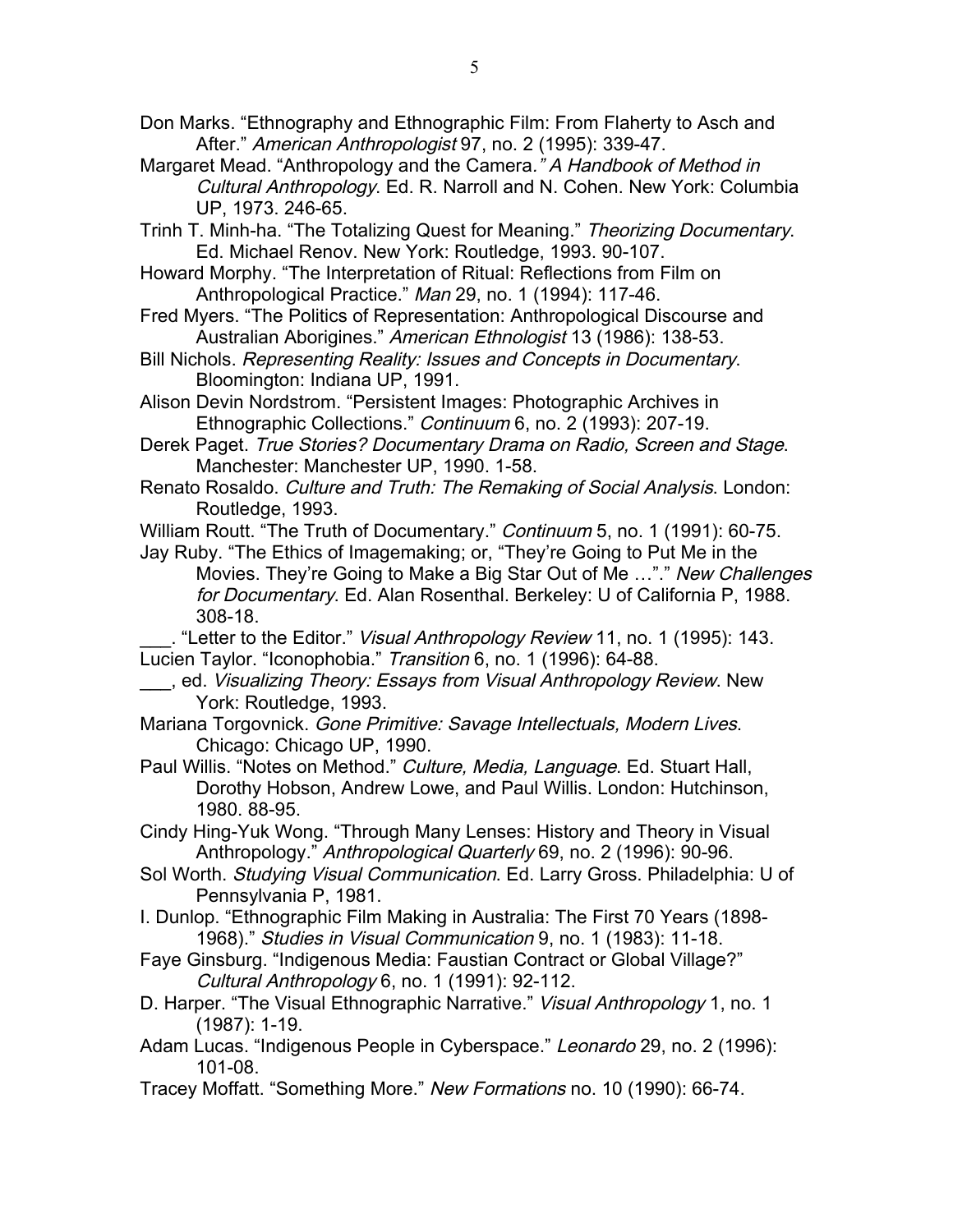Mudrooroo Nyoongah. "Passing for White Passing for Black: An Ideological Conpro-testation." Continuum 8, no. 2 (1994): 258-69.

Scott Murray. "Tracey Moffatt." Cinema Papers no. 79 (1990): 19-22.

# Week Two:

Screening: Ax Fight (Timothy Asch and Napoleon Chagnon, 1971 - 30 mins.), The Good Woman of Bangkok (Dennis O'Rourke)

## Background:

- J. W. Adams. "Representation and Context in the Ethnographic Film." Film Criticism 4, no. 1 (1979): 89-100.
- Bruce Albert. "Yanomami 'Violence': Inclusive Fitness or Ethnographer's Representation?" Current Anthropology 30 (December 1989): 637-40.
- and Alcida Rita Ramos. "Yanomami Indians and Anthropological Ethics." Science 244 (12 May 1989): 632.
- Timothy Asch. "Collaboration in Ethnographic Film Making: A Personal View." Canberra Anthropology 5, no. 1 (1982): 9-36.
- **Ethnographic Filming and the Yanomamo Indians.**" Sightlines 5, no. 3 (1972): 7-12, 17.
- \_\_\_. "Making a Film Record of the Yanomamo Indians of Southern Venezuela." Perspectives on Film 3, no. 2 (1979).
- \_\_\_, J. Marshall, and P. Spier. "Ethnographic Film: Structure and Function." Annual Review of Anthropology no. 2 (1973): 179-87.
- Timothy Asch, Jesus Ignacio Cardozo, Hortensia Caballero, and Jose Bortoli. "The Story We Now Want to Hear is Not Ours to Tell—Relinquishing Control over Representation: Toward Sharing Visual Communication Skills with the Yanomamo." Visual Anthropology Review 7, no. 1 (1991): 102-06.

Timothy Asch and Gary Seaman, eds. Yanomamo Film Study Guide. Los Angeles: Ethnographics P, 1993

Ilisa Barbash and Lucien Taylor. "Reframing Ethnographic Film: A "Conversation" with David MacDougall and Judith MacDougall." American Anthropologist 98, no. 2 (1996): 371-87.

Emilie de Brigard. "The History of Ethnographic Film." Principles of Visual Anthropology. Ed. Paul Hockings. The Hague: Mouton, 1975. 13-43.

- Jerome Bruner. Man: A Course of Study. Menasha: American Anthropological Association, 1969.
- Napoleon Chagnon. Yanomamo, 4th ed. Fort Worth: Harcourt Brace Jovanovich College Publishers, 1992.
- Mbye B. Cham and Claire Andrade-Watkins, eds. Critical Perspectives on Black Independent Cinema. Cambridge, Mass.: MIT P, 1988.
- "The Cinema of Jean Rouch." Visual Anthropology 2, nos. 3-4 (1989).
- James Clifford. "On Ethnographic Surrealism." Comparative Studies in Society and History 23, no. 4 (1981): 539-64.
- Hart Cohen. "The Ax Fight: Mapping Anthropology on Film." *CinéTracts* 2, no. 2 (1979): 62-73.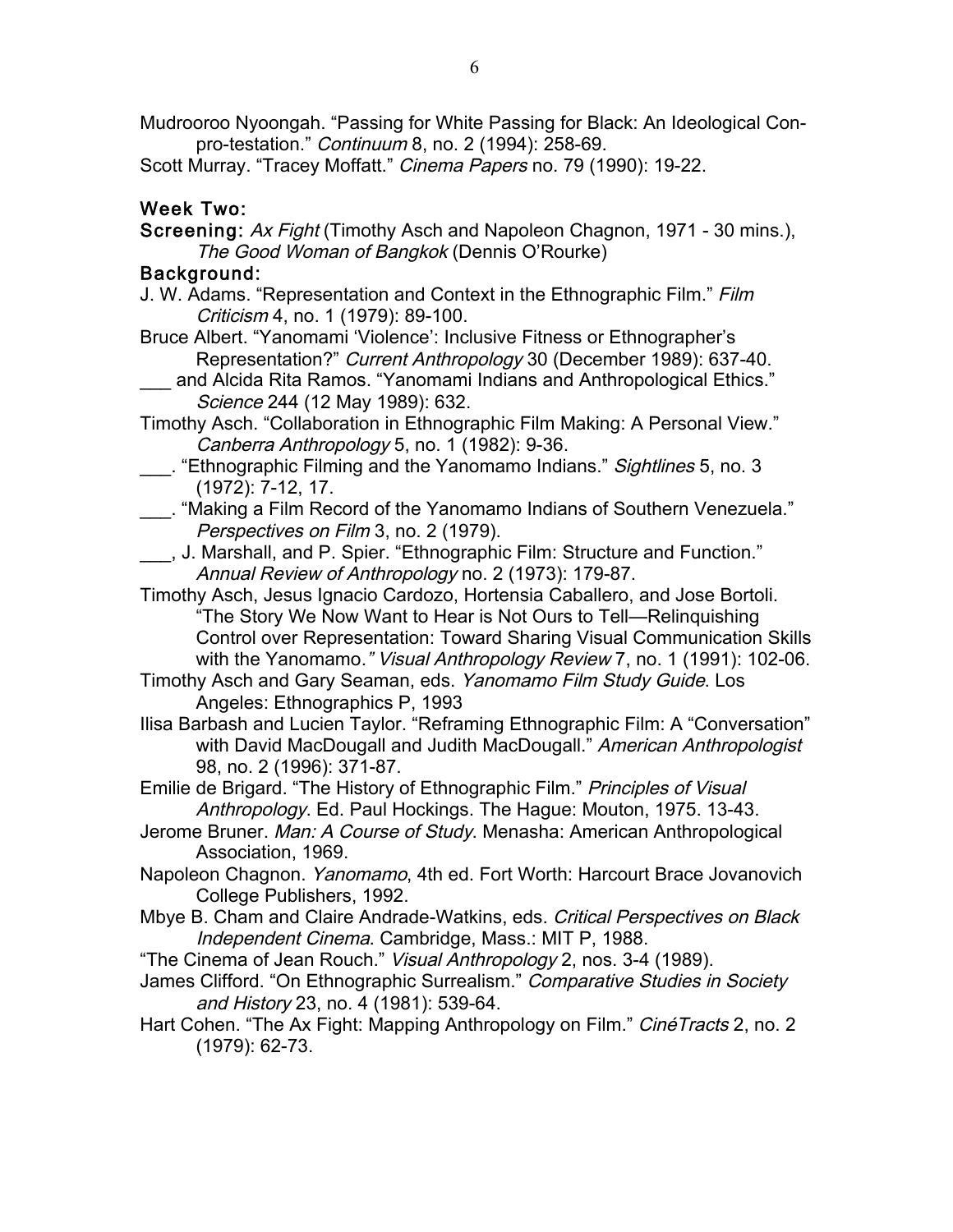- \_\_\_. "From Ethnographic Film to Indigenous Cinema: Communication and the Evolution of the Ethnographic Subject." Australian Journal of Communication nos. 9-10 (1986): 42-50.
- John Collier, Jr. and Malcolm Collier. *Visual Anthropology: Photography as a* Research Method. Albuquerque: U of New Mexico P, 1986. 151-60.
- "Confronting Reality: Some Perspectives on Documentary." Cilect Review 2, no. 1 (1986).
- Manthia Diawara. African Cinema: Politics and Culture. Bloomington: Indiana UP, 1992. 21-34, 52-55, 93-103.
- Margaret Dubin. "From Artful Ethnography to Ethnographic Art: The Enduring Significance of the Navajo Film Project." Visual Anthropology Review 14, no. 1 (1998): 73-80.
- Mick Eaton, ed. Anthropology-Reality-Cinema: The Films of Jean Rouch. London: BFI, 1979.
- R. Brian Ferguson. Yanomami Warfare: A Political History. Santa Fe: School of American Research P, 1995.
- Claudine de France. "Filmic Anthropology: A Difficult but Promising Birth." Trans. Françoise Florack. Visual Anthropology 6, no. 1 (1993): 1-23.
- Kenneth Good with David Chanoff. Into the Heart: One Man's Pursuit of Love and Knowledge Among the Yanomamo. New York: Simon and Schuster, 1991.
- I. C. Jarvie. "The Problem of the Real in Ethnographic Film." Current Anthropology 24, no. 3 (1983): 313-25.
- Patricia A. Klein and John F. Kelin. Review. American Anthropologist 79 (1977): 747.
- Jean-Dominique Lajoux. "Ethnographic Film and History." Principles of Visual Anthropology. Ed. Paul Hockings. The Hague: Mouton, 1975. 167-84.
- Jacques Lizot. Tales of the Yanomami: Daily Life in the Venezuelan Forest. New York: Cambridge UP, 1985.
- . "On Warfare: An Answer to N. A. Chagnon." Trans. Sarah Dart. American Ethnologist 21 (1994): 845-62.
- Peter Loizos. Innovation in Ethnographic Film: From Innocence to Self-Consciousness, 1955-1985. Chicago: U of Chicago P, 1993. 56-63.
- David MacDougall. Transcultural Cinema. Ed. Lucien Taylor. Princeton: Princeton UP, 1998.
- Jane Marchessault. "Reflections on the Dispossessed: Video and the 'Challenge for Change' Experiment." Screen 36, no. 2 (1995): 131-46.
- Laura U. Marks. "White People in the Native Camera: Subverting Anthropology." Afterimage 19, no. 10 (1992): 18-19.
- Marcel Mauss. The Gift: Forms and Functions of Exchange in Archaic Societies. Trans. Ian Cunnison. New York: Norton, 1967.
- Eric Michaels. Bad Aboriginal Art: Tradition, Media, and Technological Horizons. Minneapolis: U of Minnesota P, 1994. 21-48, 165-76.
- Peter Monaghan. "Bitter War in Anthropology." Chronicle of Higher Education 26 October 1994: A17-A19.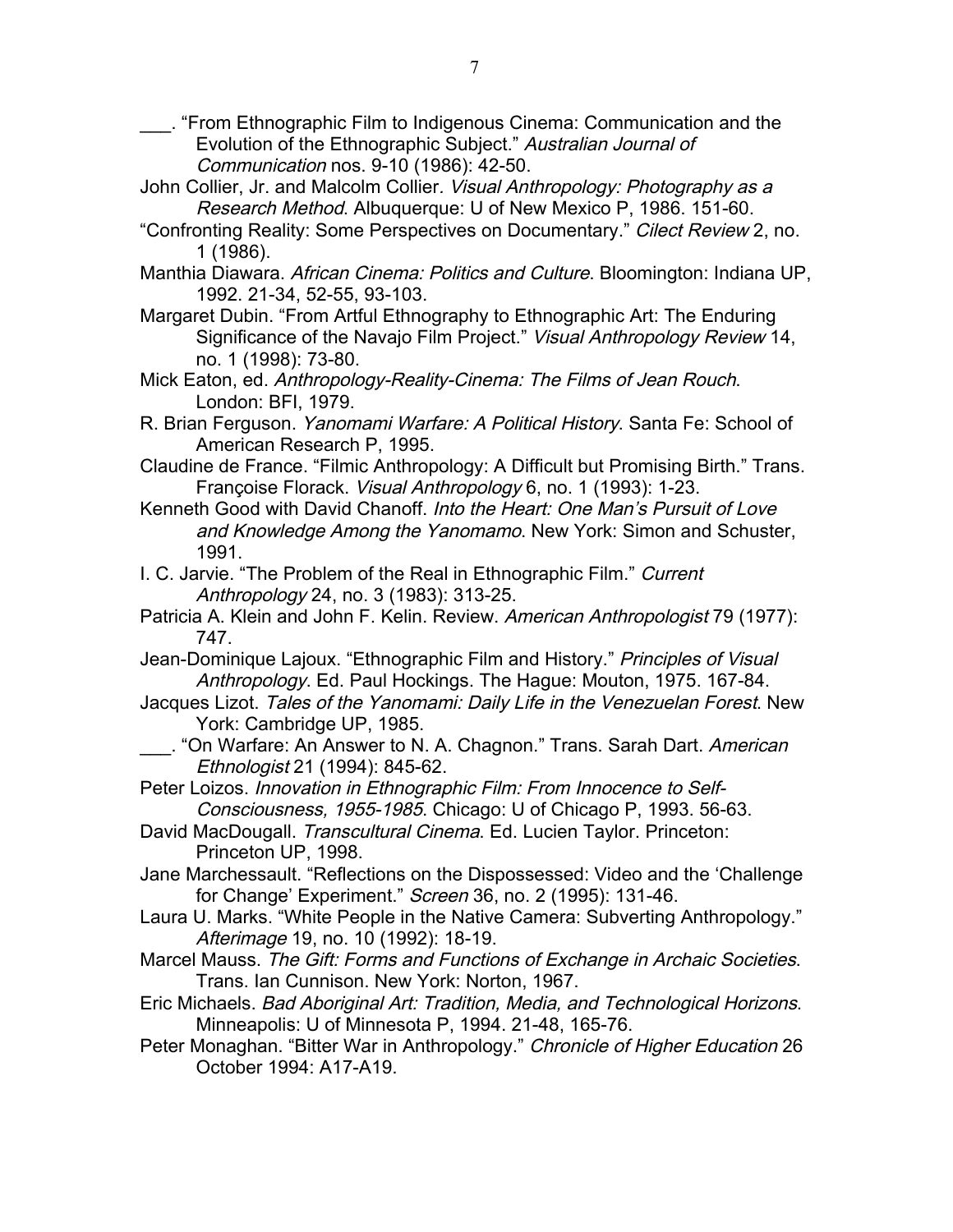- Edgar Morin. "Chronicle of a Film." Studies in Visual Communication 11, no. 1 (1985): 4-29.
- Bill Nichols. "What Really Happened: The Ax Fight Reconsidered." Media International Australia no. 82 (November 1996): 6-11.
- Judith Okely and Helen Gallaway, eds. Anthropology & Autobiography. London: Routledge, 1992.
- "Out of Sync: The Cinema of Tim Asch." Visual Anthropology Review 11, no. 1 (1995).
- Alcida Rita Ramos. "Reflecting on the Yanomami: Ethnographic Images and the Pursuit of the Exotic." Cultural Anthropology 2, no. 3 (1987): 284-304.
- . Sanum Memories: Yanomami Ethnography in Times of Crisis. Madison: U of Wisconsin P, 1995.
- S. Riggins, ed. *Ethnic Minority Media: An International Perspective*. Newbury Park: Sage, 1992.
- Lorna Roth and Gail Valaskasis. "Aboriginal Broadcasting in Canada: A Case Study in Democratisation." Communication For and Against Democracy. Ed. Marc Raboy and Peter A. Bruck. Montréal: Black Rose, 1989. 221-34.
- Jean Rouch. "The Camera and Man." Principles of Visual Anthropology. Ed. Paul Hockings. The Hague: Mouton, 1975. 83-102.
	- \_\_\_. "The Situation and Tendencies of the Cinema in Africa (Parts I and II)." Studies in the Anthropology of Visual Communication 2, no. 1 (1975): 51- 58 and 2, no. 2 (1975): 112-21.
- \_\_\_. "On the Vicissitudes of the Self: The Possessed Dancer, the Magician, the Sorcerer, the Filmmaker, and the Ethnographer." Studies in the Anthropology of Visual Communication 5, no. 1 (1978): 2-8.
- Jay Ruby. "Ethnography as Trompe L'Oeil: Film and Anthropology." A Crack in the Mirror: Reflexive Perspectives in Anthropology. Ed. Jay Ruby. Philadelphia: U of Pennsylvania P, 1982. 121-31.
- **Exposing Yourself: Reflexivity, Anthropology and Film.**" Semiotica 30, nos. 1-2 (1980): 153-79.
- \_\_\_. "Speaking For, Speaking About, Speaking With, or Speaking Alongside: An Anthropological and Documentary Dilemma." Journal of Film and Video 44, nos. 1-2 (1992): 42-66.
- Richard Sorenson. "A Research Film Program in the Study of Changing Man." Current Anthropology 8, no. 5 (1967): 443-60.
- G. W. Stocking, ed. Observers Observed: Essays on Ethnographic Fieldwork. Madison: U of Wisconsin P, 1983.
- Paul Stoller. The Cinematic Griot: The Ethnography of Jean Rouch. Chicago: U of Chicago P, 1992. 132-43.
- M. Taureg and Jay Ruby, eds. Visual Explorations of the World. Aachen: Herodot, 1987.
- Sharon W. Tiffany and Kathleen J. Adams. "Housewives of the Forest: Representation in Ethnographic Film." Women's Studies 25, no. 2 (1996): 169-88.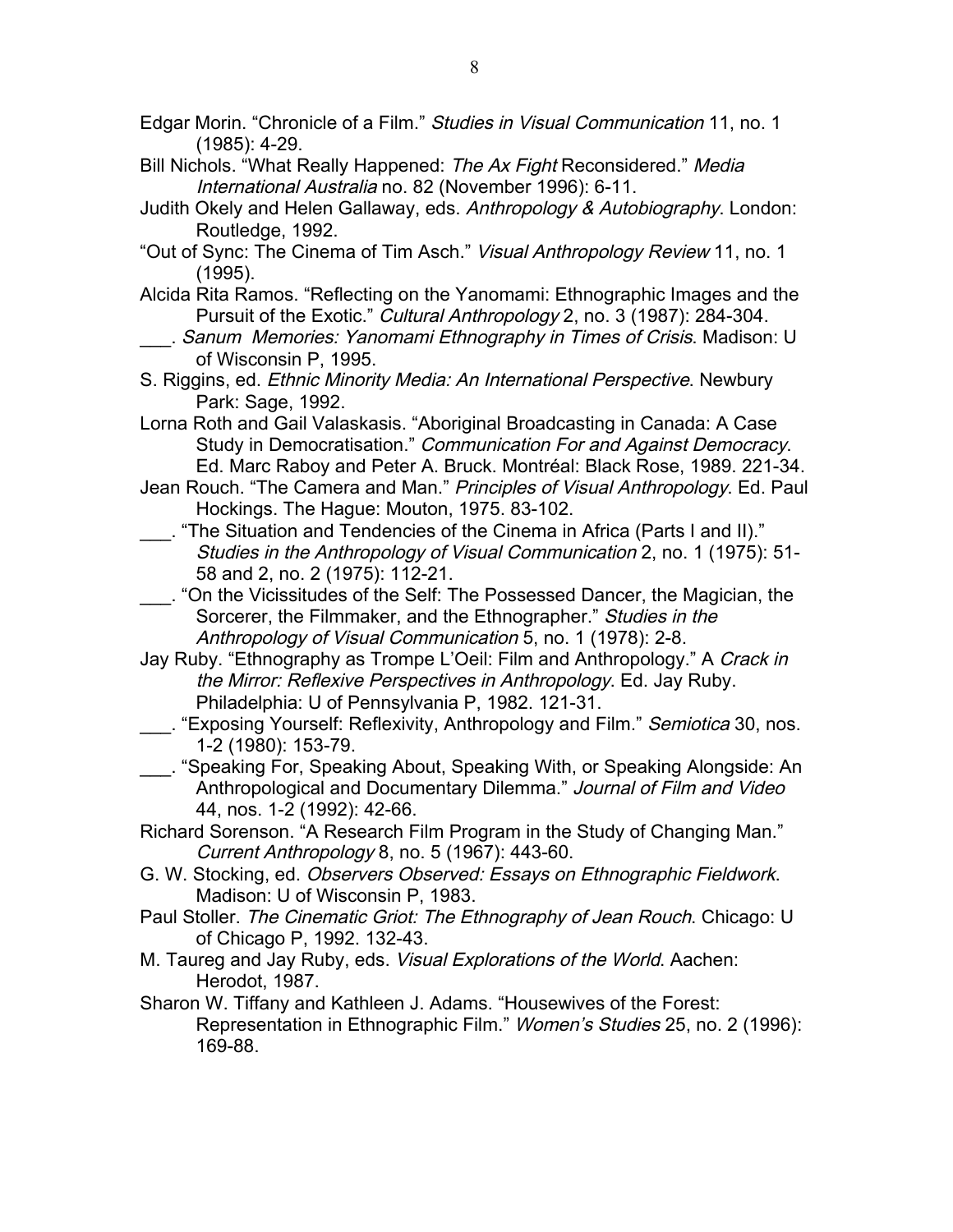Keyan G. Tomaselli and Jeanne Prinsloo. "Video, Realism and Class Struggle: Theoretical Lacunae and the Problem of Power." Continuum 3, no. 2 (1990): 140-59.

Trinh T. Minh-ha. "Documentary Is/Not a Name." October no. 52 (1990): 76-98.

Nwachukwu Frank Ukadike. "African Cinematic Reality: The Documentary Tradition as an Emerging Trend." Research in African Literatures 26, no. 3 (1995): 88-96.

Black African Cinema. Berkeley: U of California P, 1994. 48-58.

- Gail Valaskakis. "Communication and Control in the Canadian North: The Inuit Experience." Communications in Canadian Society. Ed. B. D. Singer. Don Mills: Addison-Wesley, 1983. 247-57.
- \_\_\_. "Rights and Warriors: First Nations, Media and Identity." Ariel 25, no. 1 (1994): 60-72.

Duane Varan. "Introducing Television: Seven Lessons from the Cook Islands." Pacific Journal of Communication 16, no. 1 (1993): 29-61.

\_\_\_. "Television, Culture and State: New Forums for Negotiating Identity in the Pacific." Continuum 8, no. 2 (1994): 293-306.

Sol Worth and J. Adair. Through Navajo Eyes: An Exploration in Film Communication and Anthropology. Albuquerque: U of New Mexico, 1997.

Patricia Zimmerman. Reel Families: A Social History of Amateur Film. Bloomington: Indiana UP, 1995.

## Week Three:

Screening: Titicut Follies (Frederick Wiseman, 1966 - 87 mins.) Reading:

\*Miller 3-63, 216-44, 251-64.

\*Miller & McHoul ix-xii.

\*García Canclini 1-11.

\*Latour 1-12.

\*Bruno Latour Action Figure. www.msu.edu/user/buschll/latour.htm.

# Background:

- Paul Arthur. "Jargons of Authenticity (Three American Moments)." Theorizing Documentary. Ed. Michael Renov. New York: Routledge, 1993. 108-34.
- N. C. R. Bogart and H. W. E. R. Ketelaar, eds. Methodology in Anthropological Filmmaking. Gottingen: Herodot, 1983.

Rachel Bowlby. Shopping with Freud. London: Routledge, 1993.

Michael Buroway et al., eds. Ethnography Unbound: Power and Resistance in the Modern Metropolis. Los Angeles: Ethnographics P, 1993.

- John Corner. The Art of Record: A Critical Introduction to Documentary. Manchester: Manchester UP, 1996.
- Craig Gilbert. "Reflections on An American Family." Studies in Visual Communication 8, no. 1 (1982): 24-54.

Barry Keith Grant. ""Ethnography in the First Person": Frederick Wiseman's Titicut Follies." Documenting the Documentary: Close Readings of Documentary Film and Video. Ed. Barry Keith Grant and Jeannette Sloniowski.. Detroit: Wayne State UP, 1998. 238-53.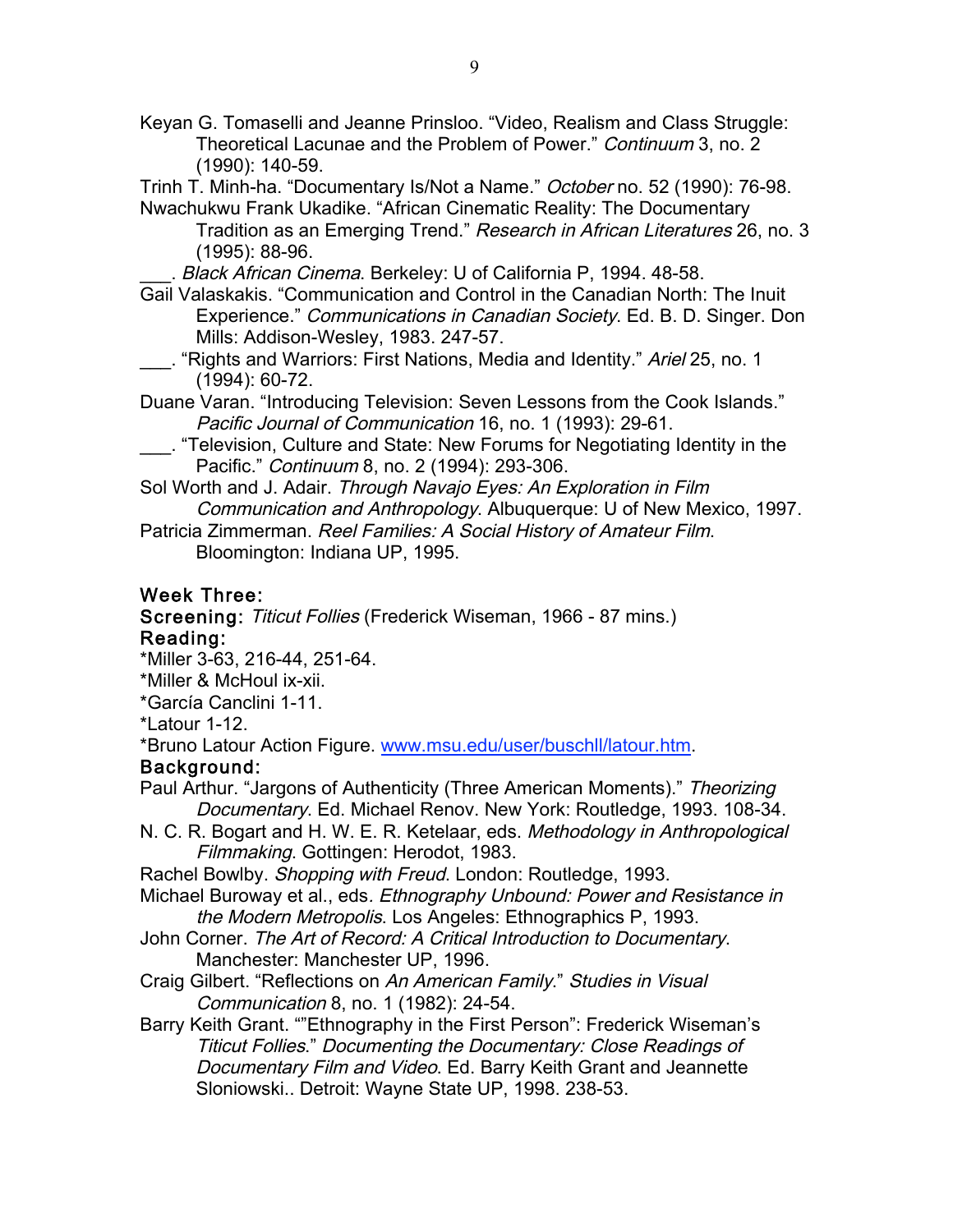\_\_\_. Voyages of Discovery: The Cinema of Frederick Wiseman. Urbana: U of Illinois P, 1992. 42-50.

Ira Halberstadt. "An Interview with Fred Wiseman." Nonfiction Film Theory and Criticism. Ed. Richard Meran Barsam. New York: EP Dutton, 1976. 310- 14.

Bill Nichols. Representing Reality: Issues and Concepts in Documentary. Bloomington: Indiana UP, 1991. 95-98.

- "Non-Fiction Film." Film History 9, no. 2 (1997).
- P. J. O'Connell. Robert Drew and the Development of Cinema Verité in America. University Park: Penn State UP, 1992.

Christopher Ricks. "Wiseman's Witness." Grand Street 8, no. 2 (1989): 160-71.

- Allan T. Sutherland. "Wiseman on Polemic." Sight and Sound 47, no. 2 (1978): 82.
- William C. Wees. Recycled Images: The Art and Politics of Found Footage Films. New York: Anthology Film Archives, 1993.
- Brian Winston. Claiming the Real: The Documentary Film Revisited. London: BFI, 1996. 151, 156-57, 222-29.
- Dagmar Barnouw. "Seeing and Believing: The Thin Blue Line of Documentary Objectivity." Common Knowledge 4, no. 1 (1995): 129-43.
- Erik Barnouw. Documentary: A History of the Non-Fiction Film, 2nd rev. ed. Oxford: Oxford UP, 1993. 36-48.
- Philip Batty. "Singing the Electric." Channels of Resistance: Global Television and Local Empowerment. Ed. Tony Dowmunt. London: BFI, 1993. 106-25.
- "Can Nonfiction Film be Objective?" Philosophic Exchange no. 14 (1983): 5-65. Michael Renov. "Toward a Poetics of Documentary." Theorizing Documentary.

Ed. Michael Renov. New York: Routledge, 1993. 12-36.

- Fatimah Tobing Rony. The Third Eye: Race, Cinema, and Ethnographic Spectacle. Durham: Duke UP, 1996.
- Horst Ruthrof. Pandora and Occam: On the Limits of Language and Literature. Bloomington: Indiana UP, 1992. 102-61.

"Theory and Practice of Visual Sociology." Current Sociology 34, no. 3 (1986). Studies in Visual Communication 6, no. 2 (1980).

#### Week Four: Reading:

\*Miller 64-97. \*Miller & McHoul 1-27. \*Latour 13-48. \*García Canclini 41-65.

Week Five: Screening: Primate (Frederick Wiseman, 1974 - 105 mins.) Reading: \*Latour 49-90. \*Miller 245-68. Background: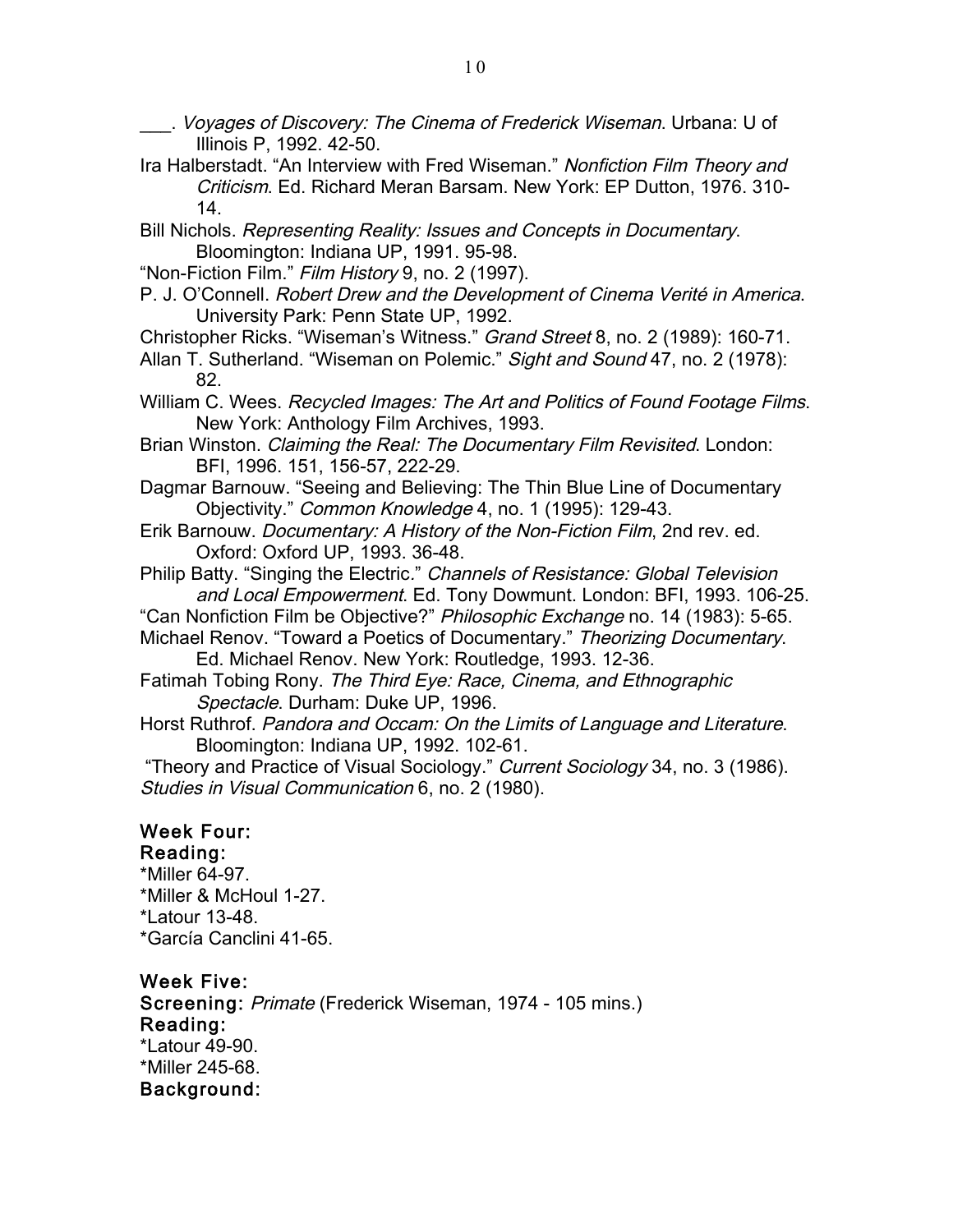Louis Althusser. Philosophy and the Spontaneous Philosophy of the Scientists and Other Essays. Ed. Gregory Elliott. London: Verso, 1990. 73-165.

- Thomas R. Atkins. ""Reality Fictions": Wiseman on Primate." Frederick Wiseman. Ed. Thomas R. Atkins. New York: Monarch P, 1976. 75-87.
- David Attenborough. "Honesty and Dishonesty in Documentary Film Making." Photographic Journal no. 101 (1961): 97-103.
- B. D. Barnes, D. Bloor, and J. Henry. Scientific Knowledge: A Sociological Analysis. Chicago: U of Chicago P, 1996.
- Richard M. Barsam. "American Direct Cinema: The Re-Presentation of Reality." Persistence of Vision 3, no. 4 (1986): 131-57.
- Ulrich Beck. Ecological Enlightenment: Essays on the Politics of the Risk Society. Trans. Mark Ritter. Atlantic Highlands: Humanities P, 1995.
- Philip Bell and Kathe Boehringer. "Publicising Progress: Science on Australian Television." Australian Television: Programs, Pleasures and Politics. Ed. John Tulloch and Graeme Turner. Sydney: Allen and Unwin, 1989. 103- 19.
- M. Biagioli, eds. The Science Studies Reader. New York: Routledge, 1999.
- Michel Callon, John Law, and Arie Rip, eds. Mapping the Dynamics of Science and Technology. London: Macmillan, 1986.
- Critical Studies in Mass Communication 7, no. 1 (1990): 1-79.
- Stuart Cunningham. "The Look and its Revocation: Wiseman's Primate." Australian Journal of Screen Theory nos. 11-12 (1982): 86-95.
- Timothy John Curry. "Frederick Wiseman: Sociological Filmmaker?" Contemporary Sociology 14, no. 1 (1985): 35-39.
- and A. C. Clarke. *Introducing Visual Sociology*. Dubuque: Kendall-Hunt, 1983.
- D. H. Densham. The Construction of Research Films. Los Angeles: Pergamon P. 1959.
- Christopher Dornan. "Science and Scientism in the Media." Science as Culture no. 7 (1989): 101-21.
- Robert G. Dunn. "Science, Technology and Bureaucratic Domination: Television and the Ideology of Scientism." Media, Culture & Society 1, no. 4 (1979): 343-54.
- William R. Elliott and William L. Rosenberg. "Media Exposure and Beliefs about Science and Technology." Communication Research 14, no. 2 (1987): 164-88.
- Linda Marie Fedigan. "Science and the Successful Female: Why There are so Many Women Primatologists." American Anthropologist 96, no. 3 (1994): 529-40.
- and Laurence Fedigan. "Gender and the Study of Primates." Gender and Anthropology: Critical Reviews for Research and Teaching. Ed. Sandra Morgen. Washington: American Anthropological Association, 1989. 41-64.
- "Filming Through the Mists of Time." Current Anthropology 37, Supplement (February 1996): S87-S111.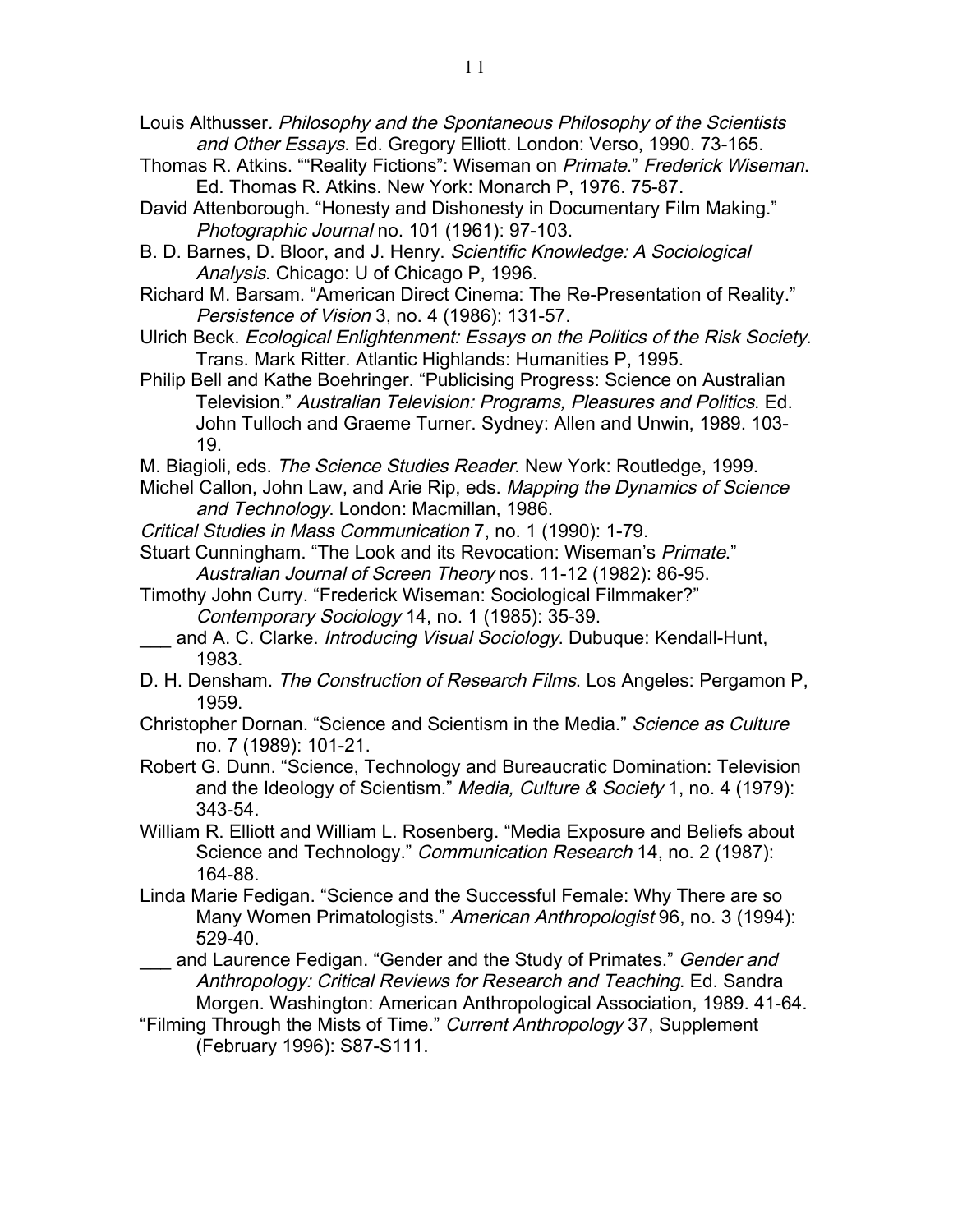C. Gardner and A. Young. "Science on Television: A Critique." Popular Film and Television. Ed. Tony Bennett, Susan Boyd-Bowman, Colin Mercer, and Janet Woollacott. London: BFI, 1981. 171-96.

Joan M. Gero and Margaret W. Conkey, eds. Engendering Archaeology: Women and Prehistory. Oxford: Basil Blackwell, 1991.

G. Nigel Gilbert and Michael Mulkay. Opening Pandora's Box: A Sociological Analysis of Natural Science. London: Cambridge UP, 1984.

Barry Keith Grant. "Point of View and Spectator Position in Wiseman's Primate and Meat." Wide Angle 13, no. 2 (1991): 56-67.

\_\_\_. Voyages of Discovery: The Cinema of Frederick Wiseman. Urbana: U of Illinois P, 1992. 104-20.

Donna J. Haraway. Primate Visions: Gender, Race and Nature in the World. London: Routledge Kegan Paul, 1989.

\_\_\_. Simians, Cyborgs, and Women: The Reinvention of Nature. New York: Routledge, 1991.

N. K. Hayles. How We Became Posthuman: Virtual Bodies in Cybernetics, Literature, and Informatics. Chicago: U of Chicago P, 1999.

- R. Husmann. "Ethnographic Filming: The Scientific Approach." Reviews in Anthropology 5, no. 4 (1978): 487-501.
- Karin Knorr-Cetina. Epistemic Cultures: How the Sciences Make Knowledge. Cambridge, Mass.: Harvard UP, 1999.

and Michael Mulkay, eds. Science Observed. London: Sage, 1983.

- Bruno Latour. Aramis: The Love of Technology. Cambridge, Mass.: Harvard UP, 1996.
- \_\_\_. Science in Action: How to Follow Scientists and Engineers Through Society. Cambridge, Mass.: Harvard UP, 1987.
- Michael Lynch and Steve Woolgar, eds. Representation in Scientific Practice. Cambridge, Mass.: MIT P, 1990.
- David McKie. "Popular Science, Promotional Power and Cultural Analysis." Media, Culture & Society 16, no. 4 (1994): 693-98.
- Stephen Mamber. Cinéma Vérité in America: Studies in Uncontrolled Documentary. Cambridge, Mass.: MIT P, 1974.

"Media Politics of Science." *Media, Culture & Society* 17, no. 1 (1995).

Michael Mosley. "Is Good, Popular Science Television Possible?" Impact of Science on Society no. 152 (1994): 387-95.

- Michael Mulkay. Sociology of Science: A Sociological Pilgrimage. Buckingham: Open UP, 1991.
- Dorothy Nelkin. Selling Science: How the Press Covers Science and Technology. New York: WH Freeman, 1987.
- Elaine Paterson. "What's Up, Docs?" Time Out 16-23 August 1995: 24-25.
- Andrew Pickering, ed. Science as Practice and Culture. Chicago: U of Chicago P, 1992.
- Robert Proctor. Value-Free Science: Purity and Power in Modern Knowledge. Cambridge, Mass.: Harvard UP, 1991.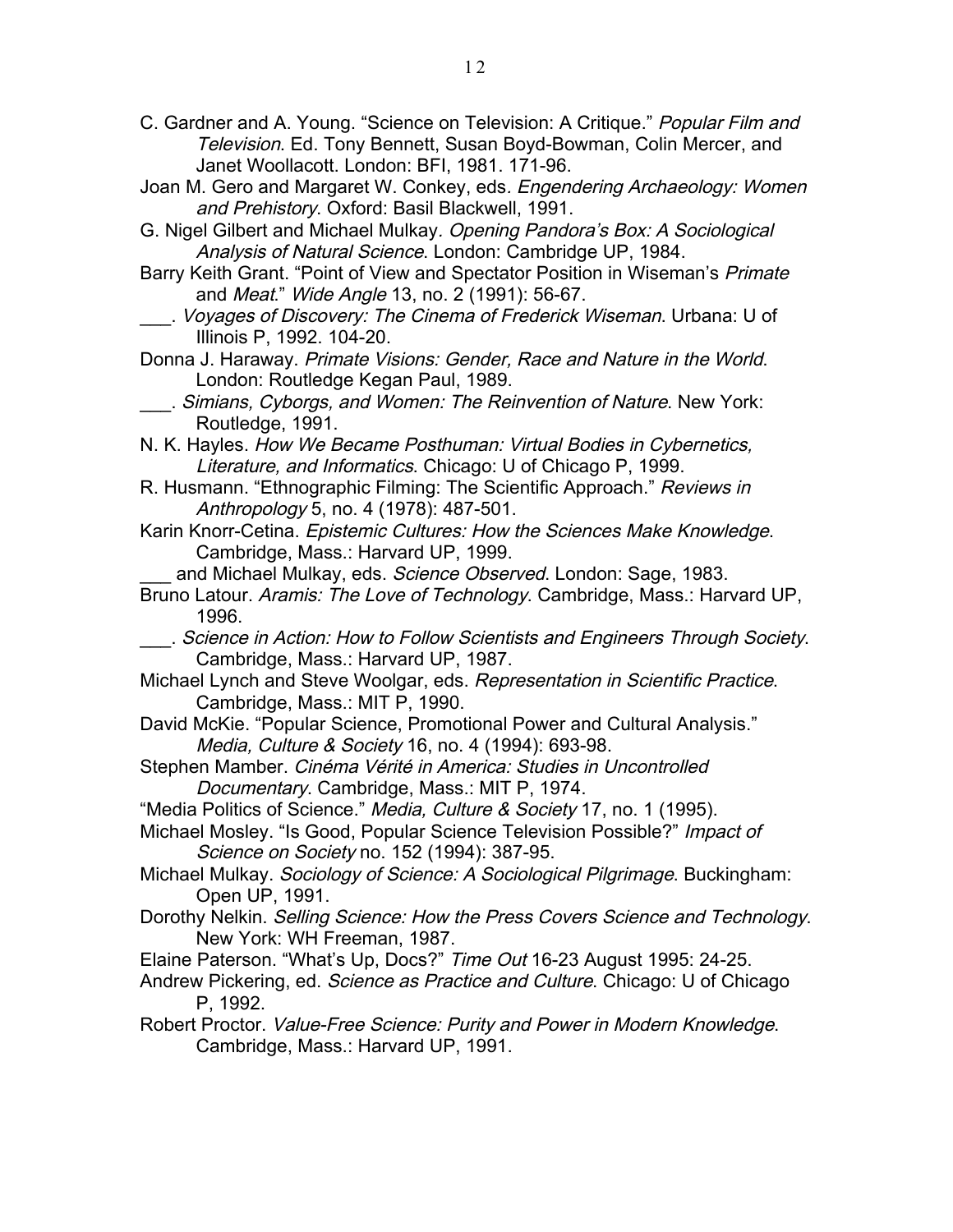- Jay Ruby. "Anthropology and Film: The Social Science Implications of Regarding Film as Communication." Quarterly Review of Film Studies 1, no. 4 (1976): 436-45.
- Z. Sadar, ed. Science, Exploitation and the Third World. London: Mansell, 1988. "Science Wars." Social Text nos. 46-47 (Spring/Summer 1995).
- Terry Shinn and Richard Whitley, eds. Expository Science: Forms and Functions of Popularization. Boston: Rediel, 1986.
- Roger Silverstone. Framing Science: The Making of a BBC Documentary. London: BFI, 1985.
- T. Skinningsrud. "Anthropological Films and the Myth of Scientific Truths." Visual Anthropology 1, no. 1 (1987): 47-53.
- J. Snyder. "Documentary Without Ontology." Studies in Visual Communication 10, no. 1 (1984): 78-95.

"The Sokal Affair: A Postscript." Social Text no. 50 (Spring 1996): 123-52.

- E. R. Sorenson. "Anthropological Film: A Scientific and Humanistic Resource." Science 186, no. 4169 (1974): 1079-84.
- I. Stengers. Power and Invention: Situating Science. Minneapolis: U of Minnesota P, 1997.
- Studies in the History and Philosophy of Science 30, no. 1 (1999): 81-136.

Jennifer Terry and Jacqueline Urla, eds. Deviant Bodies: Critical Perspectives on Difference in Science and Popular Culture. Bloomington: Indiana UP, 1995.

Gianni Vattimo. The End of Modernity: Nihilism and Hermeneutics in Post-Modern Culture. Trans. Jon R. Snyder. Cambridge: Polity P, 1988.

Raymond Williams. Culture. London: Fontana, 1981.

Brian Winston. "The Documentary Film as Scientific Inscription." Theorizing Documentary. Ed. Michael Renov. New York: Routledge, 1993. 37-57.

# Week Six:

Screening: *Diary for Timothy* (Humphrey Jennings, 1945 - 39 mins.), Listen to Britain (Humphrey Jennings, 1941 - 20 mins.), Silent Village (Humphrey Jennings, 1943 - 36 mins.)

# Reading:

\*Miller & McHoul 59-89.

\*García Canclini 107-44.

- Ian Aitken. Film and Reform: John Grierson and the Documentary Film Movement. London: Routledge, 1990.
- Benedict Anderson. Imagined Communities: Reflections on the Origin and Spread of Nationalism, rev. ed. London: Verso, 1991.
- Lindsay Anderson. "Only Connect: Some Aspects of the Work of Humphrey Jennings." Nonfiction Film Theory and Criticism. Ed. Richard Meran Barsam. New York: EP Dutton, 1976. 263-70.
- J. A. Atkinson, I. Banks, and J. O'Sullivan, eds. Nationalism and Archaeology. Glasgow: Cruithne P, n. d.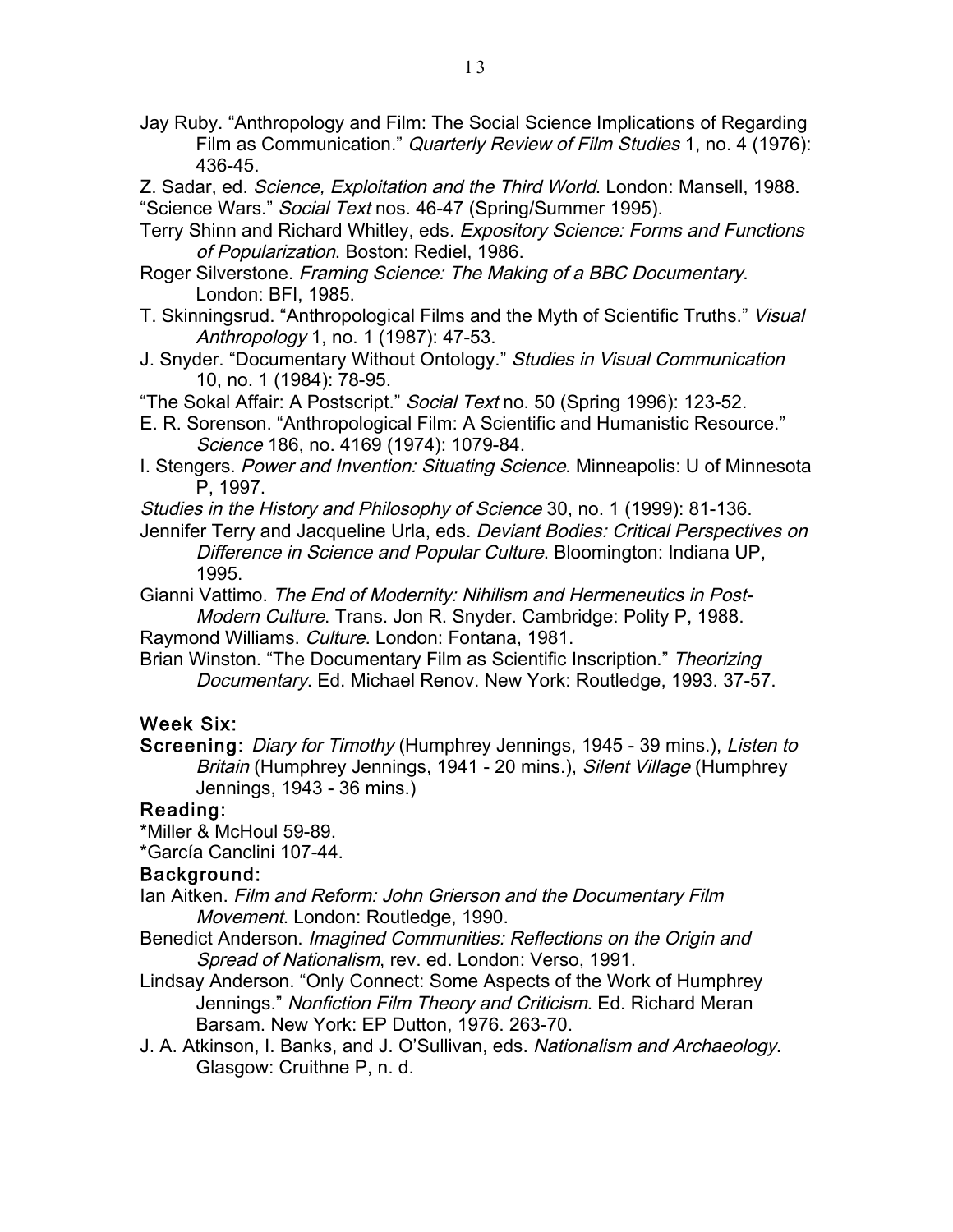- Angelika Bammer, ed. Displacements: Cultural Identities in Question. Bloomington: Indiana UP, 1994.
- Erik Barnouw. Documentary: A History of the Non-Fiction Film, 2nd rev. ed. Oxford: Oxford UP, 1993. 144-48.
- Jacob Bronowski. "Recollections of Humphrey Jennings." Twentieth Century January 1959: 45.
- David Cairns and Shaun Richards. Writing Ireland: Colonialism, Nationalism, and Culture. Manchester: Manchester UP, 1988.
- D. Chaney and M. Pickering. "Democracy and Communication: Mass Observation 1937-43." Journal of Communication 36, no. 1 (1986): 41-56.
- Partha Chatterjee. The Nation and its Fragments: Colonial and Postcolonial Histories. Princeton: Princeton UP, 1993.
- Cinema Studies no. 1 (Spring 1967).
- Robert Colls and Philip Dodd. "Representing the Nation: British Documentary Film, 1930-45." Screen 26, no. 1 (1985): 21-33.
- Tony Curtis, ed. Wales: The Imagined Nation. Bridgend, 1986.
- Charles H. Dand. "Britain's Screen Poet." Films in Review 6, no. 2 (1955): 73.
- Wimal Dissanayake. "Introduction: Nationhood, History, and Cinema: Reflections on the Asian Scene." Colonialism and Nationalism in Asian Cinema. Ed. Wimal Dissanayake. Bloomington: Indiana UP, 1994. ix-xxix.
- "Early Non-Fiction Cinema." Historical Journal of Film, Radio and Television 15, no. 4 (1995).
- Film Quarterly 15, no. 2 (1961-62).
- Paul Gilroy. There Ain't no Black in the Union Jack: The Cultural Politics of Race and Nation. London: Hutchinson, 1987.
- P. Graves-Brown, S. Jones, and C. S. Gamble, eds. Cultural Identity and Archaeology. London: Routledge, 1995.
- John Grierson. "The Documentary Idea." Nonfiction Film Theory and Criticism. Ed. Richard Meran Barsam. New York: EP Dutton, 1976. 84-94.
- William Guynn. A Cinema of Nonfiction. Rutherford: Fairleigh Dickinson UP; London: Associated UP, 1990. 69-148.
- Stuart Hall. "Cultural Identity and Cinematic Representation." Framework no. 36 (1989): 68-81.
- Tom Harrisson. Living Together Through the Blitz. New York: Schocken, 1976.
- John Hartley. Tele-ology: Studies in Television. London: Routledge, 1992. 147-57.
- Andrew Higson. "'Britain's Outstanding Contribution to Film': The Documentary-Realist Tradition." All Our Yesterdays: 90 Years of British Cinema. Ed. Charles Barr. London: BFI, 1986. 72-97.
- A. W. Hodgkinson and R. R. Sheratsky. Humphrey Jennings More Than a Maker of Films. Hanover: U of New England P, 1982.
- I. Hume and W. T. R. Pryce, eds. The Welsh and Their Country: Selected Readings in the Social Sciences. Dyfed: Gomer P, 1986.
- Kevin Jackson, ed. The Humphrey Jennings Film Reader. Manchester: Carcanet P, 1993.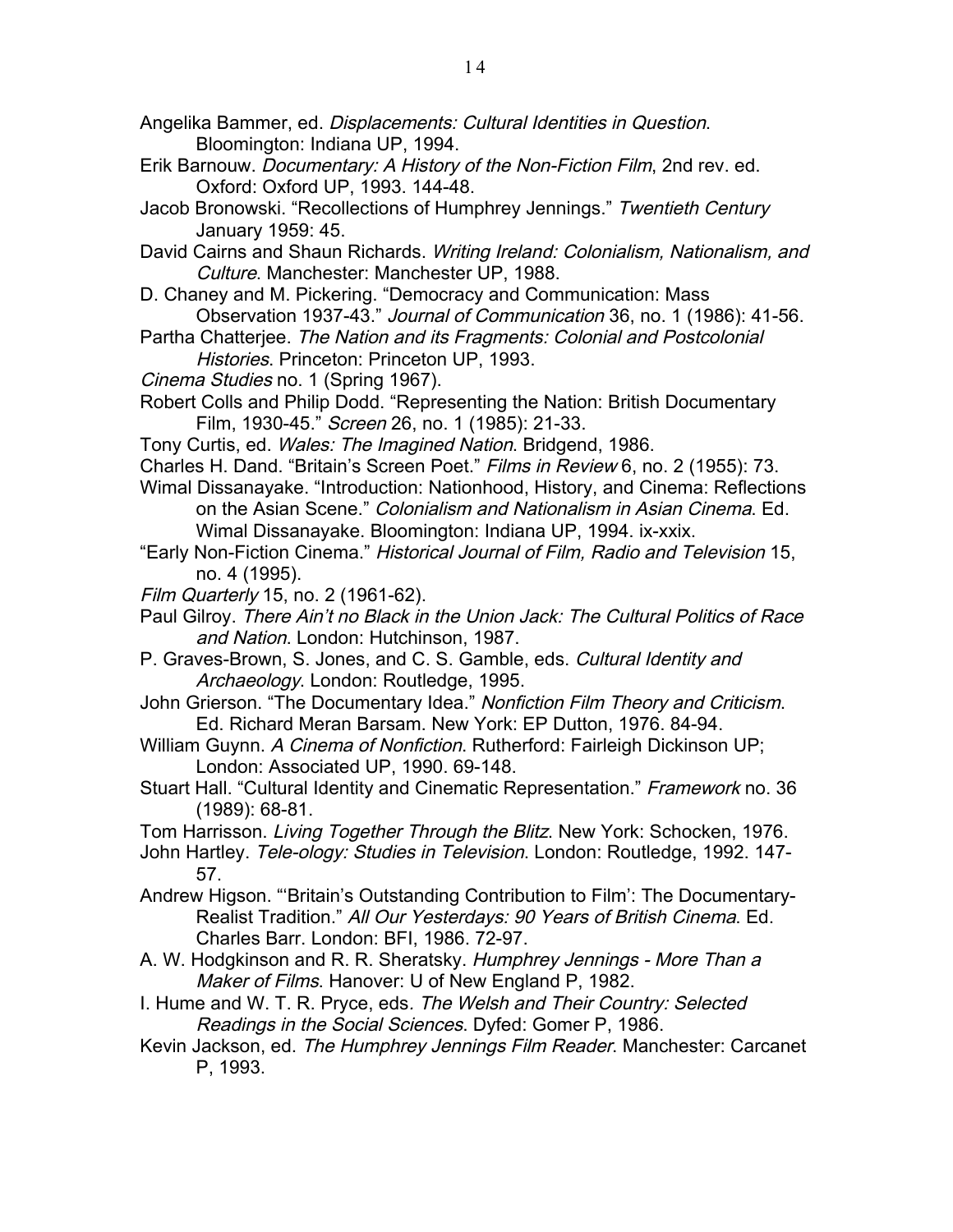Mary-Lou Jennings, ed. Humphrey Jennings: Film-Maker, Painter, Poet. London: BFI, 1982.

Richard Kilborn. "New Contexts for Documentary Production in Britain." Media, Culture & Society 18, no. 1 (1996): 141-50.

Jim Leach. "Humphrey Jennings and Listen to Britain." Documenting the Documentary: Close Readings of Documentary Film and Video. Ed. Barry Keith Grant and Jeannette Sloniowski.. Detroit: Wayne State UP, 1998. 154-70.

Alan Lovell and Jim Hillier. *Studies in Documentary*. New York: Viking P, 1972. 62-132..

Colin McArthur, ed. Scotch Reels: Scotland in Cinema and Television. London: BFI, 1982.

Luke McKernan. *Topical Budget: The Great British News Film*. London: BFI, 1992.

Jeremy MacClancy. "Brief Encounter: The Meeting, in Mass-Observation, of British Surrealism and Popular Anthropology." Journal of the Royal Anthropological Institute 1, no. 3 (1995): 495-512.

Don Macpherson, ed. Traditions of Independence: British Cinema in the Thirties. London: BFI, 1980.

Charles Madge and Mary-Lou Jennings, eds. Pandaemonium 1660-1886: The Coming of the Machine as Seen by Contemporaries. London: André Deutsch, 1985.

New Community no. 21 (1995).

Bill Nichols. Representing Reality: Issues and Concepts in Documentary. Bloomington: Indiana UP, 1991. 165-98.

Geoffrey Nowell-Smith. "Humphrey Jennings, Surrealist Observer." All Our Yesterdays: 90 Years of British Cinema. Ed. Charles Barr. London: BFI, 1986. 321-33.

Bhikhu Parekh. "Discourses on National Identity." Political Studies 42, no. 3 (1994): 492-504.

Nicholas Reeves. Official British Film Propaganda During the First World War. London: Croom Helm, 1986.

Eric Rhode. Tower of Babel: Speculations on the Cinema. London: Weidenfeld and Nicolson, 1966. 67-81.

Stephen Ridgwell. "South Wales and the Cinema in the 1930s." Welsh History Review/Cylchgrawn Hanes Cymru 17, no. 4 (1995): 590-615.

Kenneth J. Robson. "Humphrey Jennings: The Legacy of Feeling." Quarterly Review of Film Studies 7, no. 1 (1982): 37-52.

Kevin Rockett, Luke Gibbons, and John Hill. *Cinema and Ireland*. London: Routledge, 1987. 71-94.

Philip Rosen. "Document and Documentary: On the Persistence of Historical Concepts." Theorizing Documentary. Ed. Michael Renov. New York: Routledge, 1993. 58-89.

Philip Simpson. Review. Screen 36, no. 3 (1995): 301-04.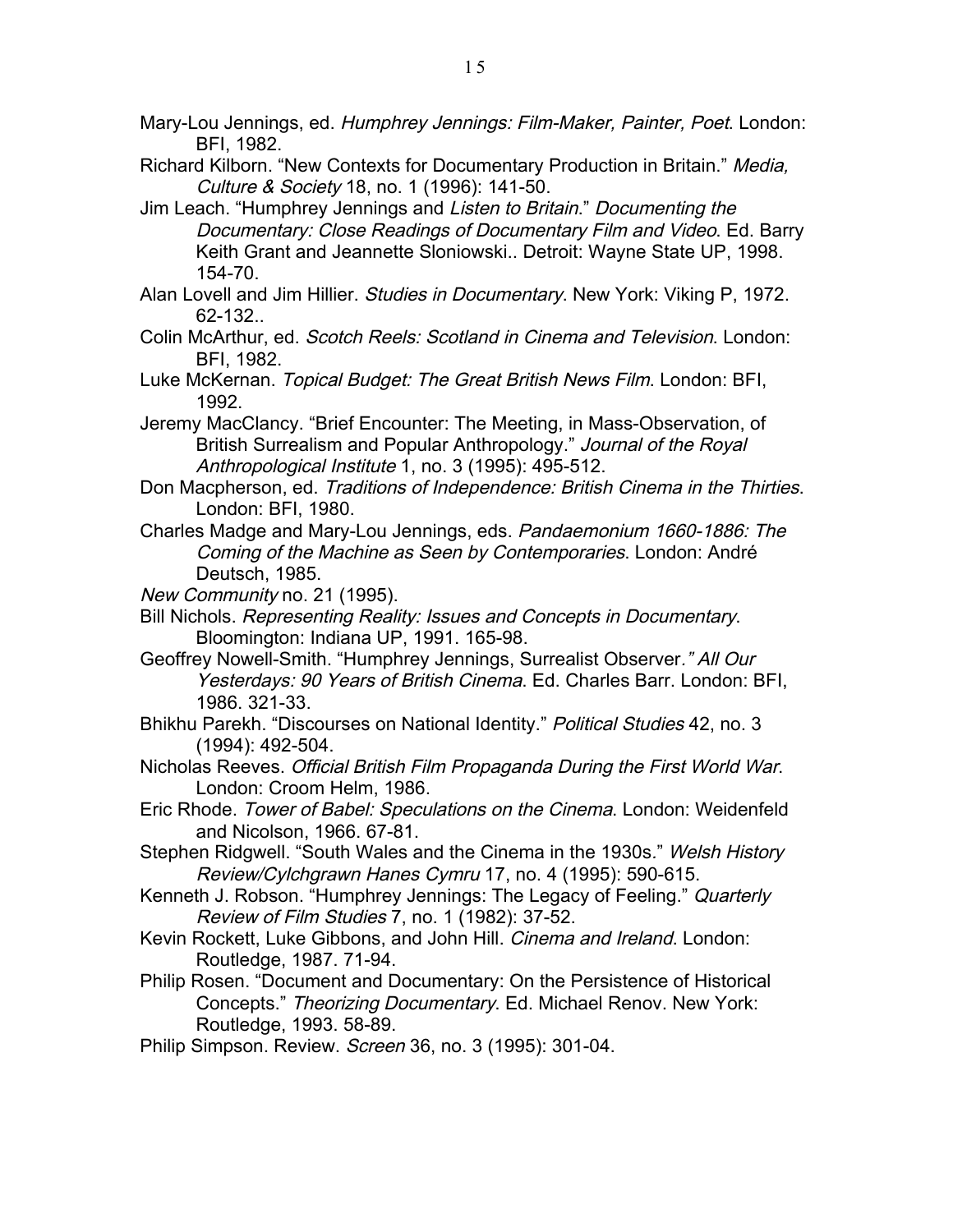Bjorn Sorenssen. "The Documentary Aesthetics of Humphrey Jennings." Documentary and the Mass Media. Ed. John Corner. London: Edward Arnold, 1986. 46-63.

- Elizabeth Sussex. The Rise and Fall of British Documentary. Berkeley: U of California P, 1976.
- Paul Swann. The British Documentary Film Movement, 1926-1946. Cambridge: Cambridge UP, 1989.
- F. Thompson, ed. Maintaining a National Identity. Dublin: Celtic League, 1986.
- David Thomson. "A Sight for Sore Eyes." Film Comment 29, no. 2 (1993): 54-59.
- Dai Vaughan. Portrait of an Invisible Man: The Working Life of Stewart McAllister, Film Editor. London: BFI, 1983.
- Deane Williams. "Humphrey Jennings: A Sense of Consciousness." Metro no. 103 (1995): 15-18.
- Basil Wright. The Long View: A Personal Perspective on World Cinema. London: Secker and Warburg, 1974. 200-03.

# Week Seven:

#### Reading:

\*García Canclini 145-205. \*Latour 91-129. \*Miller 182-215. \*Miller & McHoul 28-58.

## Week Eight:

The Panama Deception (Barbara Trent, 1989 - 94 mins.), Thirty-Five Up (Michael Apted, 1991 - )

- Nicholas Abercrombie, Stephen Hill, and Bryan S. Turner. Sovereign Individuals of Capitalism. London: Allen and Unwin, 1986.
- Louis Althusser. Philosophy and the Spontaneous Philosophy of the Scientists and Other Essays. Ed. Gregory Elliott. London: Verso, 1990. 3-42.
- Tom Bottomore. Theories of Modern Capitalism. London: George Allen and Unwin, 1985.
- Pierre Bourdieu. Distinction: A Social Critique of the Judgement of Taste. Trans. Richard Nice. Cambridge, Mass.: Harvard UP, 1984.
- Harriet Bradley. "Changing Social Divisions: Class, Gender and Race." Social and Cultural Forms of Modernity. Ed. Robert Bocock and Kenneth Thompson. Cambridge: Polity P, 1992. 11-67.
- Iain Chambers, John Clarke, Ian Connell, Lidia Curti, Stuart Hall, and Tony Jefferson. "Marxism and Culture." Screen 18, no. 1 (1977): 109-19.
- John Clarke, Chas Critcher, and Richard Johnson, eds. Working Class Culture: Studies in History and Theory. London: Hutchinson, 1979.
- Rosalind Coward. "Class, 'Culture' and the Social Formation." Screen 18, no. 1 (1977): 75-105.
- Susanna Egan. "Encounters in Camera: Autobiography as Interaction." Modern Fiction Studies 40, no. 3 (1994): 593-618.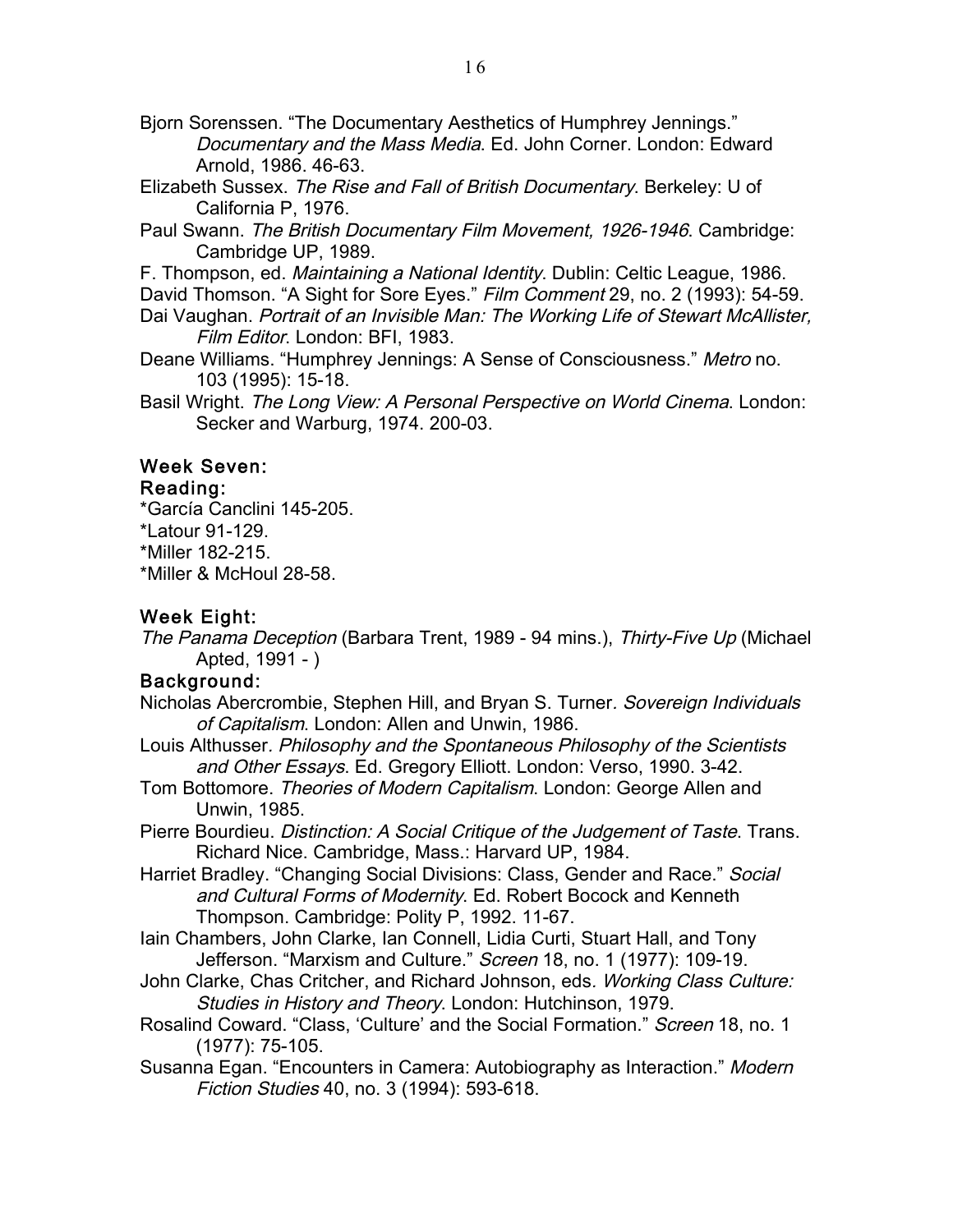Boris Frankel. "Class, Environmental and Social Movements." The Polity Reader in Social Theory. Cambridge: Polity P, 1994. 321-25.

John Frow. "Knowledge and Class." Cultural Studies 7, no. 2 (1993): 240-81.

Dan Georgakas. "Malpractice in the Radical American Documentary: The Good, the Careless, and the Misconceived." Cineaste 16, nos. 1-2 (1987-88): 46- 49.

Barry Hindess. "Actors and Social Relations." Sociological Theory in Transition. Ed. Mark L. Wardell and Stephen P. Turner. Boston: Allen and Unwin, 1986. 113-26.

L. L. Langness and Gelya Frank. Lives: An Athropological Approach to Biography. Novato: Chandler and Sharp, 1981.

"The Legacy of Althusser." Studies in 20th Century Literature 18, no. 1 (1994).

John Major. Review of The Panama Deception. Journal of American History 81, no. 3 (1994): 1420-21.

Pete Martin. "The Concept of Class." Classic Disputes in Sociology. Ed. R. J. Anderson, J. A. Hughes, and W. W. Sharrock. London: Allen and Unwin, 1987. 67-96.

Max Weber. "Class, Status, Party." From Max Weber: Essays in Sociology. Trans. and Ed. H. H. Gerth and C. Wright Mills. London: Routledge and Kegan Paul, 1952. 180-95.

Erik Olin Wright et al. The Debate on Classes. London: Verso, 1989.

# Week Nine:

### Screening:

The Annabelle Chong Story, Bingo Bridesmaids and Braces (Gillian Armstrong, 1988 - 59 mins.)

### Reading:

\*Miller 101-40.

### Background:

Marcus Banks. "Talking Heads and Moving Pictures: David Byrne's True Stories and the Anthropology of Film." Visual Anthropology 3, no. 1 (1990): 1-9.

Hunter Cordaiy. "Real Stories Gillian Armstrong." Filmviews 33, no. 137 (1988): 20-22.

Patricia Erens. "Women's Documentaries as Social History." Film Library Quarterly 14, nos. 1-2 (1981): 4-9.

. "Women's Documentary Filmmaking: The Personal is Political." New Challenges for Documentary. Ed. Alan Rosenthal. Berkeley: U of California P, 1988. 554-65.

Robyn Everist. "Her Early Career: Gillian Armstrong's Short Films." Don't Shoot Darling! Women's Independent Filmmaking in Australia. Ed. Annette Blonski, Barbara Creed, and Freda Freiberg. Richmond: Greenhouse, 1987. 314-22.

"Feminist Approaches to the Visualization of Culture." Visual Anthropology Review 9, no. 1 (1993).

"Fiction and Documentary." Dox no. 2 (Summer 1994): 18-29.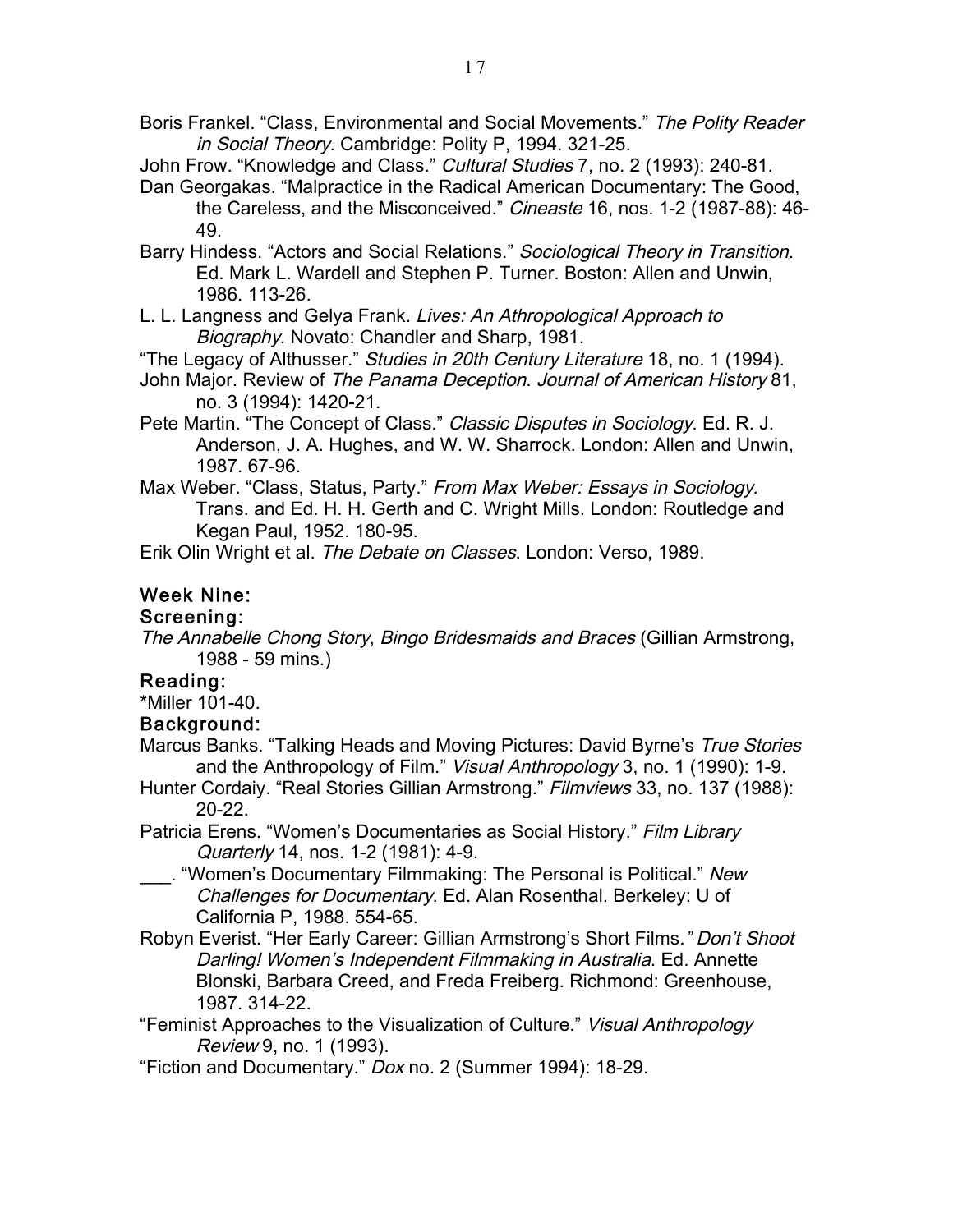- Barbara Foley. Telling the Truth: The Theory and Practice of Documentary Fiction. Ithaca: Cornell UP, 1986. 29-41.
- Lesley Johnson. The Modern Girl: Girlhood and Growing Up. Milton Keynes: Open UP, 1992.
- E. Ann Kaplan. Motherhood and Representation: The Mother in Popular Culture and Melodrama. New York: Routledge, 1992.
- Julia Lesage. "Political Aesthetics of the Feminist Documentary Film." Films for Women. Ed. Charlotte Brunsdon. London: BFI, 1987. 14-23.
- Sue Mathews. 35 mm Dreams: Conversations with Five Directors and the Australian Film Revival. Ringwood: Penguin, 1984. 116-72.
- Catherine Portugues. "Seeing Subjects: Women Directors and Cinematic Autobiography." Life/Lines: Theorizing Women's Autobiography. Ed. Bella Brodzki and Celeste Schenck. Ithaca: Cornell UP, 1988. 338-50.
- Rajeswari Sunder Rajan. Real and Imagined Women: Gender, Culture and Postcolonialism. London: Routledge, 1993.

# Week Ten:

### Screening:

The Times of Harvey Milk (Robert Epstein, 1984 - 87 mins.)

### Background:

- Bad Object Choices, ed. How Do I Look? Queer Film and Video. Seattle: Bay P, 1991.
- Judith Butler. Bodies that Matter: On the Discursive Limits of "Sex". New York: Routledge, 1993. 121-40.
- John Champagne. The Ethics of Marginality: A New Approach to Gay Studies. Minneapolis: U of Minnesota P, 1995. 88-128.
- "Critically Queer." Critical Quarterly 36, no. 1 (1994).
- Alexander Doty. Making Things Perfectly Queer: Interpreting Mass Culture. Minneapolis: U of Minnesota P, 1993. xi-16.
- David Evans. Sexual Citizenship: The Material Construction of Sexualities. London: Routledge, 1993.
- Caryl Flinn. "Containing Fire: Performance in Paris is Burning." Documenting the Documentary: Close Readings of Documentary Film and Video. Ed. Barry Keith Grant and Jeannette Sloniowski.. Detroit: Wayne State UP, 1998. 429-445.
- Carla Freccero. "Unruly Bodies: Popular Culture Challenges to the Regime of Body Backlash: Two Live Crew and Madonna." Visual Anthropology Review 9, no. 1 (1993): 74-81.
- Cynthia Fuchs. ""Hard to Believe": Reality Anxieties in Without You I'm Nothing, Paris Is Burning, and "Dunyementaries"." Between the Sheets, In the Streets: Queer, Lesbian, Gay Documentary. Ed. Chris Holmlund and Cynthia Fuchs. Minneapolis: U of Minnesota P, 1997. 190-206.

John Gill. "Revolt of the Perverts." Dox no. 6 (Summer 1995): 42-45.

Jackie Goldsby. "Queens of Language: Paris is Burning." Queer Looks: Perspectives on Lesbian and Gay Film and Video. Ed. Martha Gever, John Greyson, and Pratibha Parmar. New York: Routledge, 1993. 108-15.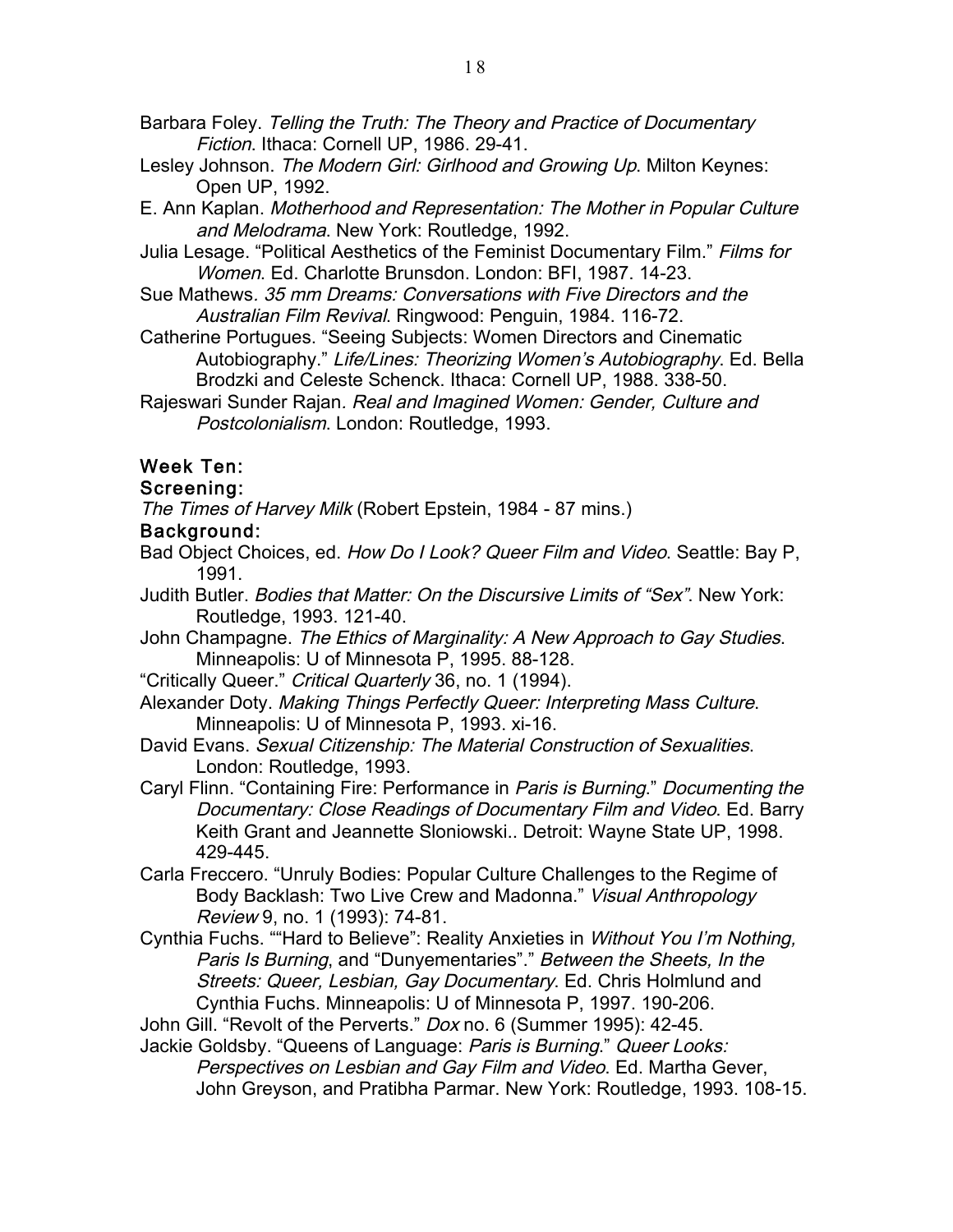- Gabriel Gomez. "Homocolonialism: Looking for Latinos in Apartment Zero and Paris is Burning." Post Script 14, no. 1 (1994-95): 110-17.
- Christian A. Gregory. "Performative Transformation of the Public Queer in Paris is Burning." Film Criticism 23, no. 1 (1998): 18-37.
- Phillip Brian Harper. ""The Subversive Edge": Paris is Burning, Social Critique, and the Limits of Subjective Agency." Diacritics 24, nos. 2-3 (1994): 90-103.
- Lisa Henderson. "Paris is Burning and Academic Conservatism." Journal of Communication 42, no. 2 (1992): 113-22.
- bell hooks. Black Looks: Race and Representation. Boston: South End P, 1992. 145-64.
- Bill Horrigan. "Notes on AIDS and Its Combatants: An Appreciation." Theorizing Documentary. Ed. Michael Renov. New York: Routledge, 1993. 164-73.
- Annamarie Jagose. "Way Out: The Category "Lesbian" and the Fantasy of the Utopic Space." Journal of the History of Sexuality 4, no. 2 (1993): 264-87.
- Liz Kotz. "Striptease East and West: Sexual Representation in Documentary Film." Framework nos. 38-39 (1992): 47-63.
- Jody Norton. ""Brain Says You're a Girl, But I Think You're a Sissy Boy": Cultural Origins of Transphobia." Journal of Gay, Lesbian, and Bisexual Identity 2, no. 2 (1997): 139-64.
- Peggy Phelan. Unmarked: The Politics of Performance. London: Routledge, 1993. 93-111.
- Shane Phelan, ed. Playing with Fire: Queer Politics, Queer Theories. New York: Routledge, 1996.
- "Queer Subjects." Socialist Review 25, no. 1 (1995): 25-168.
- "Symposium: Queer Theory/Sociology: A Dialogue." Sociological Theory 12, no. 2 (1994): 178-248.
- Michael Warner, ed. Fear of a Queer Planet: Queer Politics and Social Theory. Minneapolis: U of Minnesota P, 1993.
- Peter Bates. "Truth not Guaranteed: An Interview with Errol Morris." Cineaste 17, no. 1 (1989): 16-17.
- J. Bodnar. Remaking America: Public Memory, Commemoration, and Patriotism in the Twentieth Century. Princeton: Princeton UP, 1992.
- Elizabeth Bruss. "Eye for I: Making and Unmaking Autobiography in Film." Autobiography: Essays Theoretical and Critical. Ed. James Olney. Princeton: Princeton UP, 1980. 296-320.
- P. Connerton. How Societies Remember. Cambridge: Cambridge UP, 1989.
- Lorraine Daston and Peter Galison. "The Image of Objectivity." Representations no. 40 (1992): 81-128.
- Patricia Erens. "The Times of Harvey Milk: An Interview with Robert Epstein." Cineaste 14, no. 3 (1986): 26-27.
- "Eulogy for Harvey Milk." American Film 10, no. 2 (1984): 62.
- J. Fentress and C. Wickham. Social Memory. Oxford: Basil Blackwell, 1992.
- Anne Fischel. "Engagement and the Documentary." Jump Cut no. 34 (1989): 35-40.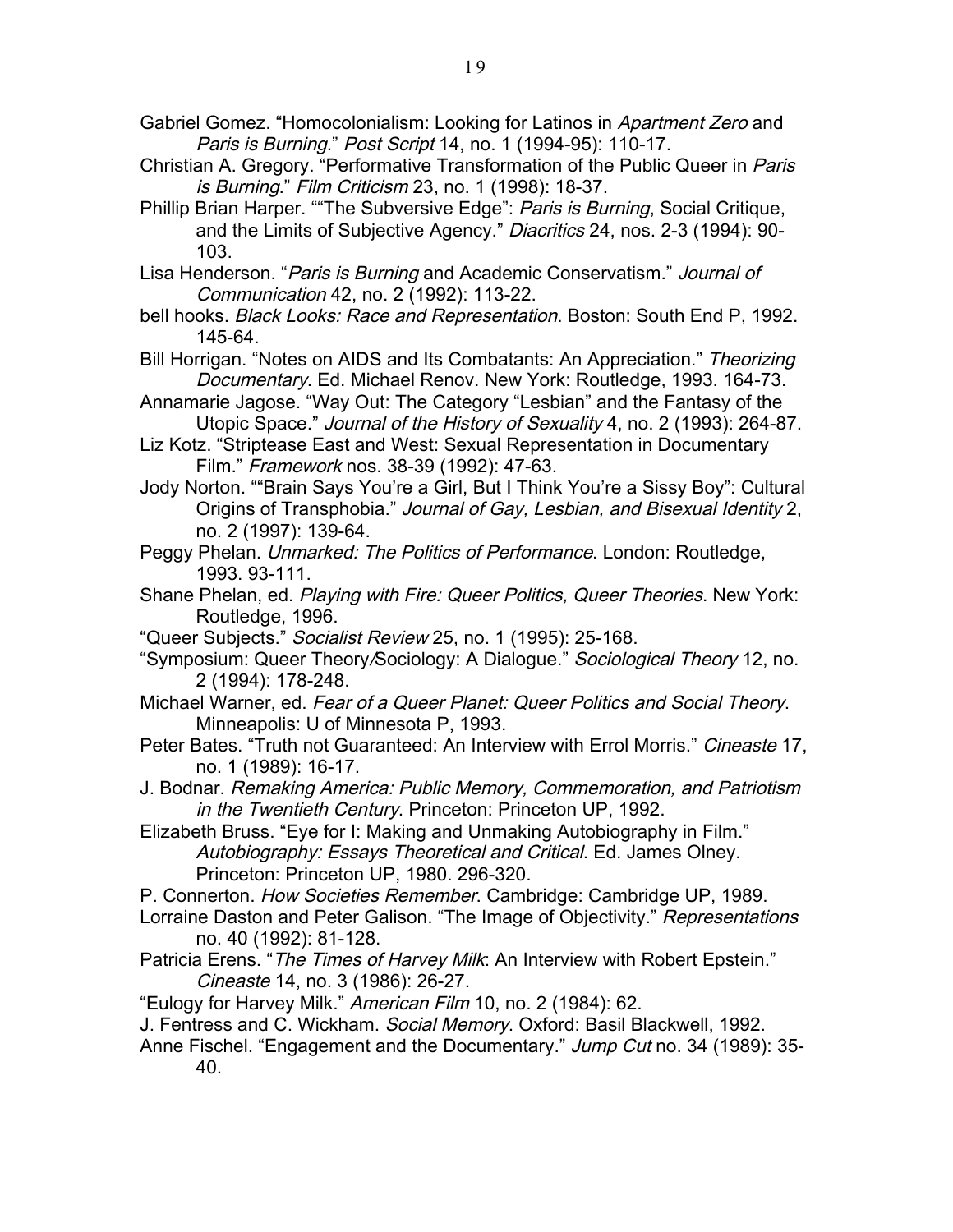- Michel Foucault. "Film and Popular Memory." Trans. Martin Jordin. Foucault Live (Interviews, 1966-84). Ed. Sylvère Lotringer. New York: Semiotext(e), 1989. 89-106.
- Larry Gross, John Stuart Katz, and Jay Ruby, eds. Image Ethics: The Moral Rights of Subjects in Photographs, Films, and Television. New York: Oxford UP, 1988.
- William Guynn. A Cinema of Nonfiction. Rutherford: Fairleigh Dickinson UP; London: Associated UP, 1990. 148-63, 215-31.
- Stuart Hall and John O'Hara. "The Narrative Construction of Reality: An Interview with Stuart Hall." Southern Review 17, no. 1 (1984): 3-17.
- Andreas Huyssen. Twilight Memories: Marking Time in a Culture of Amnesia. New York: Routledge, 1994.
- M. Kammen. Meadows of Memory: Images of Time and Tradition in American Art and Culture. Austin: U of Texas P, 1992.
- Jacques Le Goff. History and Memory. New York: Columbia UP, 1992.
- D. Middleton and D. Edwards, eds. Collective Remembering. New York: Sage, 1990.
- Toby Miller. Technologies of Truth: Cultural Citizenship and the Popular Media. Minneapolis: U of Minnesota P, 1998. 201-06.
- Popular Memory Group. "Popular Memory: Theory, Politics, Method." Making Histories: Studies in History-Writing and Politics. Ed. R. Johnson, G. McLennan, B. Schwarz, and D. Sutton. Minneapolis: U of Minnesota P, 1982. 205-52.
- Tim Pulleine. "The Times of Harvey Milk." Monthly Film Bulletin 52, no. 614 (1985): 123.
- Paula Rabinowitz. "Wreckage Upon Wreckage: History, Documentary, and the Ruins of Memory." History and Theory 32, no. 2 (1993): 119-37.
- Robert A. Rosenstone. Visions of the Past: The Challenge of Films to our Idea of History. Cambridge, Mass.: Harvard UP, 1995.
- Michael Rowlands. "The Role of Memory in the Transmission of Culture." World Archaeology 25, no. 2 (1993): 141-51.
- Randy Shilts. The Mayor of Castro Street: The Life and Times of Harvey Milk. New York: St. Martin's P, 1982.
- . "The Life and Death of Harvey Milk." The Christopher Street Reader. Ed. Michael Denneny, Charles Ortleb, and Thomas Steele. New York: Wideview/Perigree, 1983. 390-408.
- Vivian Sobchak. "Inscribing Ethical Space: Ten Propositions on Death, Representation, and Documentary." Quarterly Review of Film Studies 9, no. 4 (1984): 283-300.
- M. Warnock. Memory. London: Faber, 1987.
- Charles Warren, ed. Beyond Document: Essays on Nonfiction Film. Hanover: UP of New England, 1996.
- Thomas Waugh, ed. 'Show Us Life': Toward a History and Aesthetic of the Committed Documentary. Metuchen: Scarecrow P, 1984.
- F. Yates. The Art of Memory. Oxford: Clarendon P, 1966.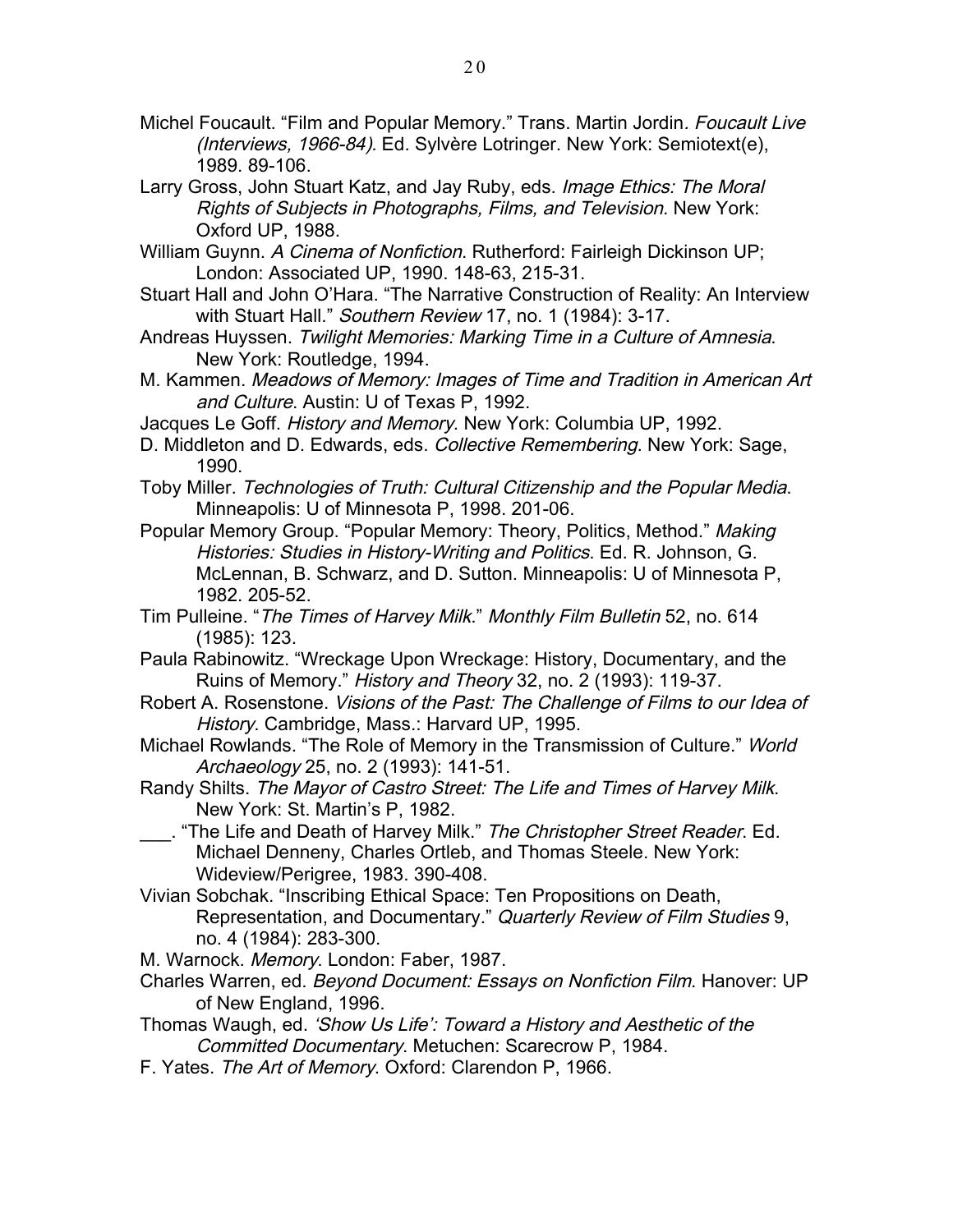Barbie Zelizer. "Reading the Past Against the Grain: The Shape of Memory Studies." Critical Studies in Mass Communication 12, no. 2 (1995): 214- 39.

# Week Eleven:

## Screening:

Sorrow and the Pity (Marcel Ophüls, 1970 - 260 mins. [excerpt])

- Jerome Bourdon. "Television and Popular Memory." Trans. Julia Waley. Media, Culture & Society 14, no. 4 (1992): 541-60.
- Eric Breitbart. "From the Panorama to the Docudrama: Notes on the Visualization of History." Radical History Review no. 25 (1981): 115-25.
- Robert Brinkley and Steven Youra. "Tracing Shoah." PMLA 111, no. 1 (1996): 108-27.
- B. J. Bullert. Public Television: Politics and the Battle Over Documentary Film. New Brunswick: Rutgers UP, 1997.
- "Collective Memory." Qualitative Sociology.
- "Culture and Countermemory." Diacritics 17, no. 2 (1987).
- Bruce Cumings. War and Television. London: Verso, 1992. 49-82.
- Stuart Cunningham. "Style, Form and History in Australian Mini-Series." Southern Review 22, no. 3 (1988): 315-30.
- "The Dismissal in Circulation: A Trilogy." Australian Journal of Cultural Studies 1, no. 2 (1983): 83-100.
- Drama-Documentary. London: BFI Dossier no. 19, 1981.
- Seth Feldman. "Footnote to Fact: The Docudrama." Film Genre Reader. Ed. Barry Keith Grant. Austin: U of Texas P, 1986. 344-56.
- M. Halbwachs. On Collective Memory. Chicago: U of Chicago P, 1992.
- "History, Politics and Classical Narrative." Popular Film and Television. Ed. Tony Bennett, Susan Boyd-Bowman, Colin Mercer, and Janet Woollacott. London: BFI, 1981. 285-352.
- Peter Hogue. "Genre-Busting: Documentaries as Movies." Film Comment 32, no. 4 (1996): 56-60.
- I. Irwin-Zarecka. Frames of Remembrance: The Dynamics of Collective Memory. New Brunswick: Transaction, 1994.
- Kurt Jacobsen. "Memories of Injustice: Marcel Ophuls' Cinema of Conscience." Film Comment 32, no. 4 (1996): 61-67.
- Tony Judt. "Moving Pictures." Radical History Review no. 41 (April 1988): 129- 44.
- Anton Kaes. From Hitler to Heimat: The Return of History as Film. Cambridge, Mass.: Harvard UP, 1989.
- Paul Kerr. "The Origins of the Mini-Series: How British TV Pushed Back the US Frontier." Broadcast (12 March 1979): 16-17.
- Richard Kilborn. "'Drama over Lockerbie': A New Look at Television Drama-Documentaries." Historical Journal of Film, Radio and Television 14, no. 1 (1994): 59-76.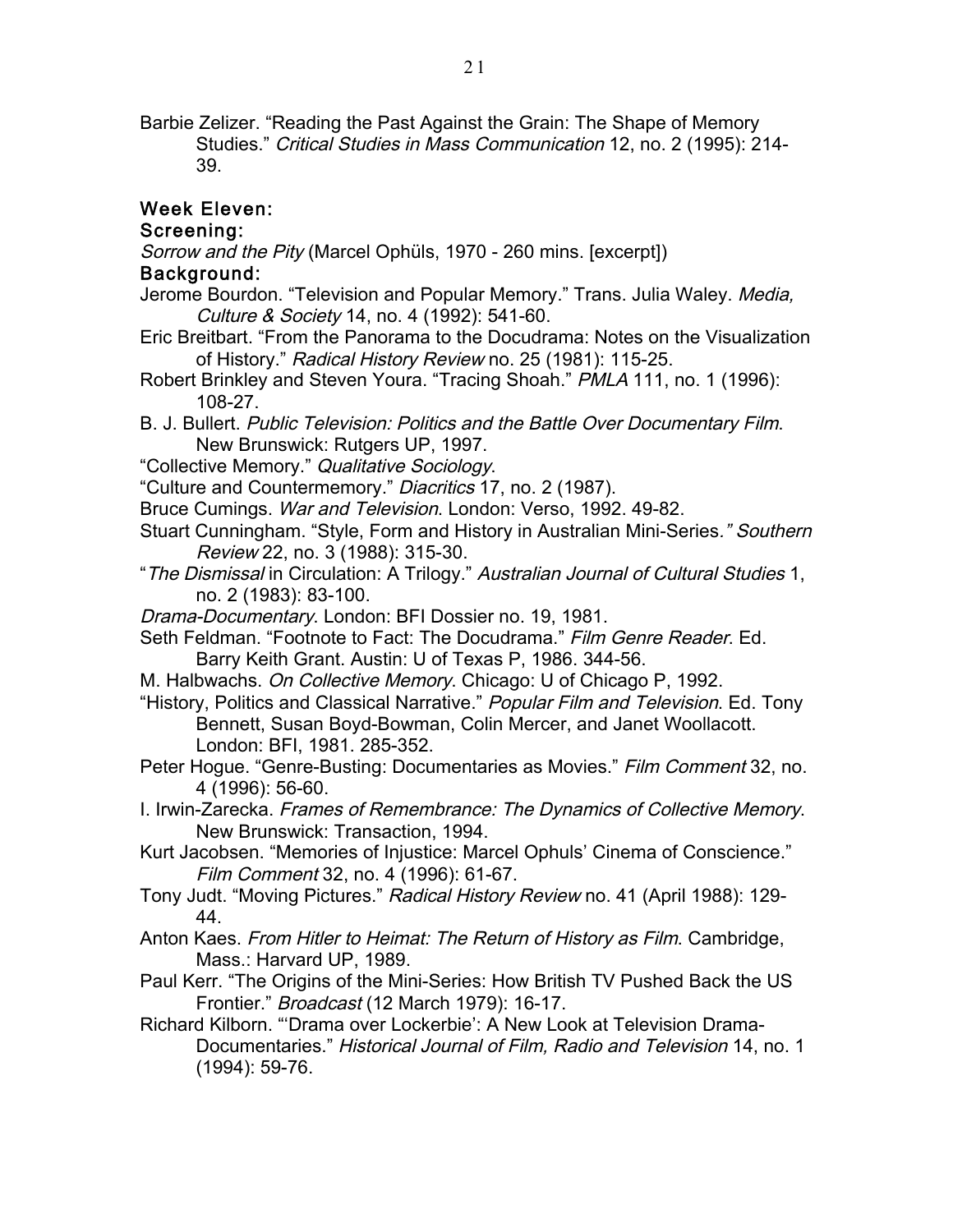. "How Real Can You Get?" *European Journal of Communication* 9, no. 4 (1994): 421-39.

Jim Lane. "Notes on Theory and the Autobiographical Documentary Film in America." Wide Angle 15, no. 3 (1993): 21-36.

Claude Lanzmann. "Seminar with Claude Lanzmann, 11 April 1990." Transcrib. Ruth Larson. Ed. David Rodowick. Yale French Studies no. 79 (1991): 82-99.

George Lipsitz. "The Meaning of Memory: Family, Class, and Ethnicity in Early Network Television Programs." Private Screenings: Television and the Female Consumer. Ed. Lynn Spigel and Denise Mann. Minneapolis: U of Minnesota P, 1992. 71-108.

\_\_\_. Time Passages: Collective Memory and American Popular Culture. Minneapolis: U of Minnesota P, 1990.

James Roy Macbean. "The Sorrow and the Pity: France and Her Political Myths." New Challenges to Documentary. Ed. Alan Rosenthal. Berkeley: U of California P, 1988. 471-79.

Frank Manchel. "A War Over Justice: An Interview with Marcel Ophuls." Literature/Film Quarterly 6, no. 1 (1978): 26-47.

"Memory and American History." Journal of American History 75, no. 4 (1989).

"Memory and Counter-Memory." Representations no. 26 (Spring 1989).

"Memory and History." History and Anthropology 12, no. 2 (1986).

"Roots." Journal of Broadcasting 22, no. 3 (1978): 279-320.

- H. Rousso. The Vichy Syndrome: History and Memory in France Since 1944. Cambridge, Mass.: Harvard UP, 1991.
- D. Schachter, ed. Memory and Memory Distortion. Cambridge, Mass.: Harvard UP, 1995.

Vivian Sobchak, ed. The Persistence of History: Cinema, Television, and the Modern Event. New York: Routledge, 1995.

"Social Memory." Communication 11, no. 2 (1989).

John Tulloch. Television Drama: Agency, Audience and Myth. London: Routledge, 1990. 89-98.

Dai Vaughan. Television Documentary Usage. London: BFI, 1976. 1-7.

# Week Twelve:

Screening: *Civilian Casualties* (Frances Anderson, 2002) Reading: \*Latour 130-45.

\*García Canclini 206-81.

# Week Thirteen:

Screening: Mike and Stefani (Ron Maslyn Williams, 1952 - 28 mins) Let There Be Light (John Huston, 1946 - 58 mins.) Reading: \*Miller & McHoul 90-133. Background: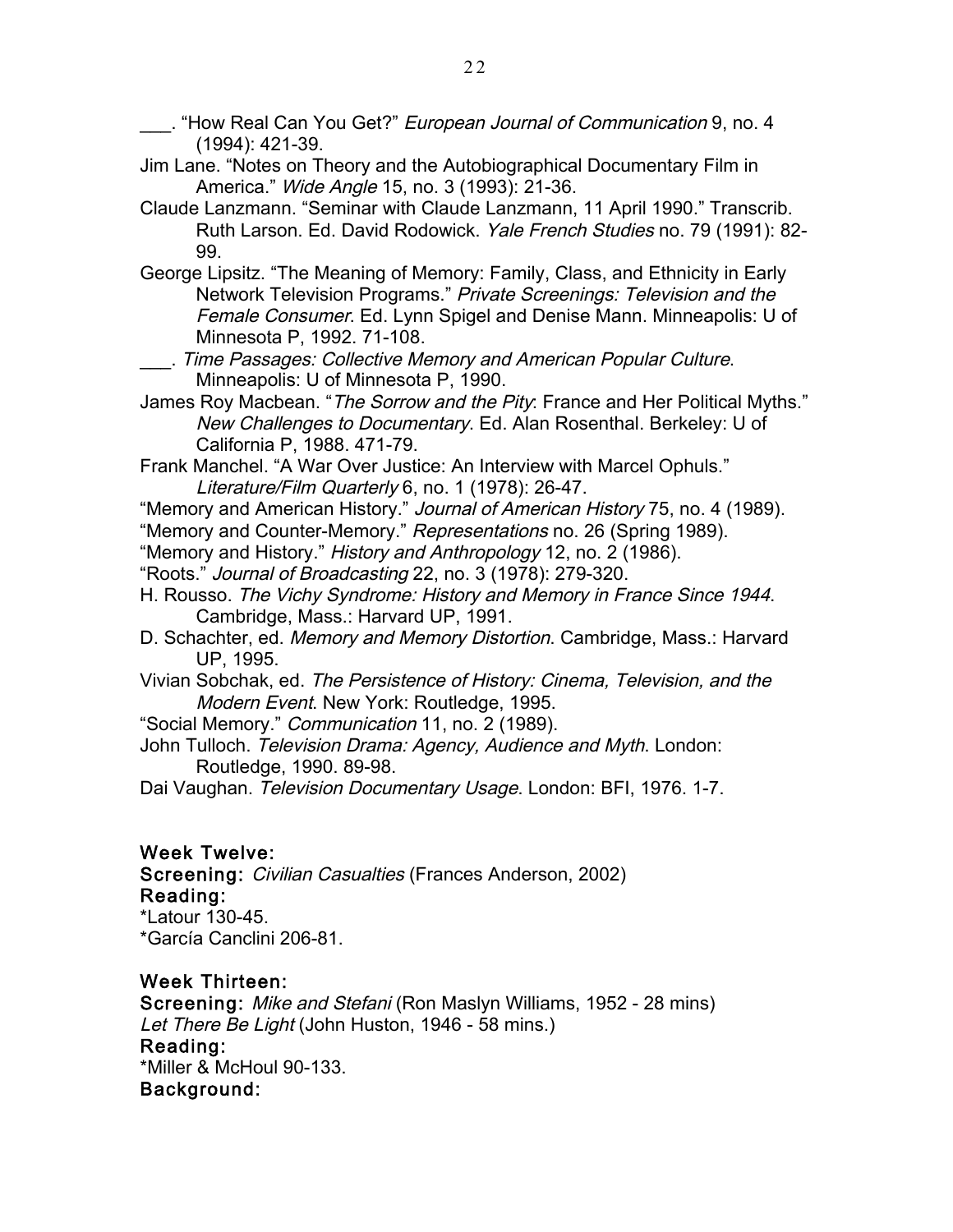Geoff Andrews, ed. Citizenship. London: Lawrence and Wishart, 1991.

- Reinhard Bendix. Nation-Building and Citizenship: Studies of our Changing Social Order. New York: Anchor, 1969. 127-72.
- Ina Bertrand and Diane Collins. Government and Film in Australia. Sydney: Currency P/Australian Film Institute, 1981. 72-93.
- British Film Institute. The Film in Colonial Development. London: BFI, 1948.
- Ron Burnett. "Developments in Cultural Identity Through Film: The Documentary Film, The National Film Board and Quebec Nationalism." Australian-Canadian Studies no. 3 (1985): 44-52.
- Julianne Burton, ed. The Social Documentary in Latin America. Pittsburgh: U of Pittsburgh P, 1990.
- David Clandfield. Canadian Film. Toronto: Oxford UP, 1987. 1-57.
- Stuart Cunningham. Framing Culture: Criticism and Policy in Australia. Sydney: Allen and Unwin, 1992.
- Michael Curtin. Redeeming the Wasteland: Television Documentary and Cold War Politics. New Brunswick: Rutgers UP, 1995.
- Michael W. Doyle. Empires. Ithaca: Cornell UP, 1986. 257-305.
- Gary Evans. John Grierson and the National Film Board of Canada. Toronto: U of Toronto P, 1984.
- Raymond Fielding. The American Newsreel, 1911-1967. Norman: U of Oklahoma P, 1972.

The March of Time, 1935-1951. New York: Oxford UP, 1978.

- Michel Foucault. "Governmentality." Trans. Rosi Braidotti and Colin Gordon. The Foucault Effect: Studies in Governmentality. Ed. Graham Burchell, Colin Gordon, and Peter Miller. London: Harvester Wheatsheaf, 1991. 87-104.
- ......... "Technologies of the Self." Technologies of the Self: A Seminar with Michel Foucault. Ed. Luther H. Martin, Huck Gutman, and Patrick H. Hutton. London: Tavistock, 1988. 16-49.
- B. R. Lawton. "Italian Neorealism: A Mirror Construction of Reality." Film Criticism no. 3 (1979): 8-12.
- Rachael Low. Documentary and Educational Films of the 1930s. George Allen and Unwin: London, 1979.
- Richard Dyer MacCann. The People's Films: A Political History of U. S. Government Motion Pictures. New York: Hastings House, 1973.
- J. R. May and M. Bird, eds. Religion in Film. Knoxville: U of Tennessee P, 1982.
- Catriona Moore. "'The Guiding Hand': The Case of Aboriginal Welfare Films." Sex, Politics, Representation. Ed. Peter Botsman and Ross Harley. Sydney: Local Consumption, 1984. 26-54.
- Albert Moran. "Australian Documentary Cinema." Arena no. 64 (1983): 83-99. \_\_\_. Projecting Australia: Government Film Since 1945. Sydney: Currency P, 1991. 55-81, 133-56.
- Bill Nichols. Newsreel: Political Filmmaking and the American Left. New York: Arno P, 1980.
- Helen Nixon and Barbara Comber. "Making Documentaries and Teaching about Educational Disadvantage: Ethical Issues and Practical Dilemmas." Australian Educational Researcher 22, no. 2 (1995): 63-84.